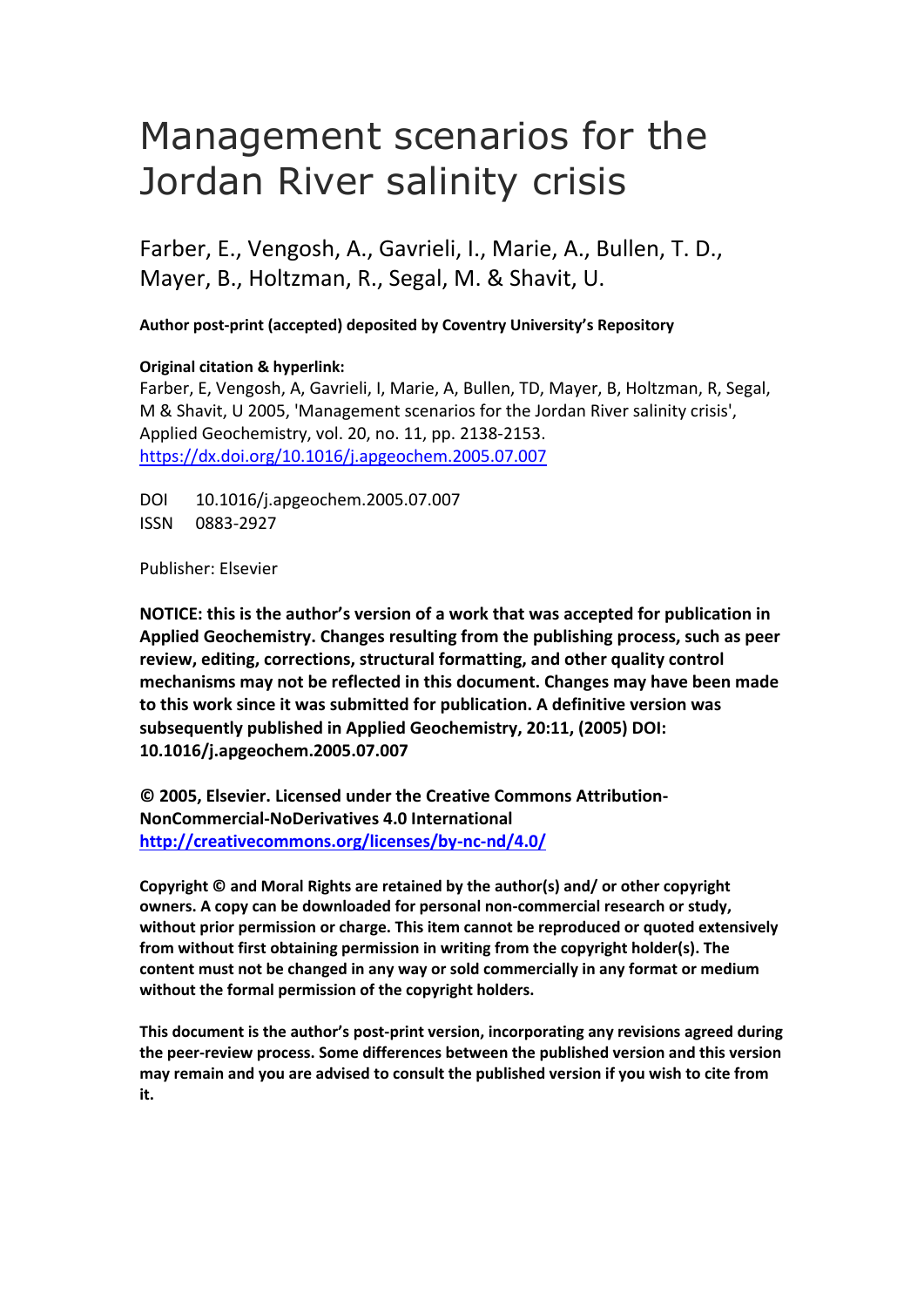## Management scenarios for the Jordan River salinity crisis

Efrat Farber<sup>a</sup>, Avner Vengosh<sup>a,\*</sup>, Ittai Gavrieli<sup>b</sup>, Amer Marie<sup>c</sup>, Thomas D. Bullen<sup>d</sup>, Bernhard Mayer<sup>e</sup>, Ran Holtzman<sup>f</sup>, Michal Segal<sup>f</sup>, Uri Shavit <sup>f</sup>

a Department of Geological and Environmental Sciences, Ben Gurion University, P.O. Box 653, Beer Sheva 84106, Israel<br>
<sup>6</sup> Geological Survey of Israel, 30 Malkei Israel St., Jerusalem 95501, Israel<br>
<sup>6</sup> Department of Appli

#### Abstract

 scenarios for the Lower Jordan River and their potential a ects on its salinity are investigated. The predicted scenarios reveal that implementation of some elements of the Israel–Jordan peace treaty will have negative e ects on the Jordan River water salinity. It is predicted that removal of sewage e uents dumped into the river ( 13 MCM/a) will significantly reduce the river water s flow and increase the relative proportion of the saline groundwater flux into the river. Under this of the Lower Jordan River, respectively. However, because the removal of either the sewage e uents or the saline water will decrease the river s discharge to a level that could potentially cause river desiccation during the summer months, other water sources must be allocated to preserve in-stream flow needs and hence the river s ecosystem. Recent geochemical and hydrological findings show that the water quality of the base flow of the Lower Jordan River, between the Sea of Galilee and the Dead Sea, is dependent upon the ratio between surface water flow and groundwater discharge. Using water quality data, mass-balance calculations, and actual flow-rate measurements, possible management scenario, the Cl content of the river at its southern point (Abdalla Bridge) will rise to almost 7000 mg/L during the summer. In contrast, removal of all the saline water (16.5 MCM/a) that is artificially discharged into the Lower Jordan River will significantly reduce its Cl concentration, to levels of 650–2600 and 3000–3500 mg/L in the northern and southern areas

2005 Elsevier Ltd. All rights reserved.

#### 1. Introduction

Management of cross-boundary rivers requires full cooperation between the riparian states. In many

0883-2927/\$ see front matter 2005 Elsevier Ltd. All rights reserved.

-

 cases, the upstream country controls the river s flow rate (e.g., Euphrates, Nile, Colorado, Rio Grande, Danube and Mekong) and thus many conflicts arise due to uneven distribution or unilateral changes in water utilization. In addition to water quantity distribution, water quality has become an important factor determining the ability to utilize the river

Corresponding author.

E-mail address: avnerv@bgu.ac.il (A. Vengosh).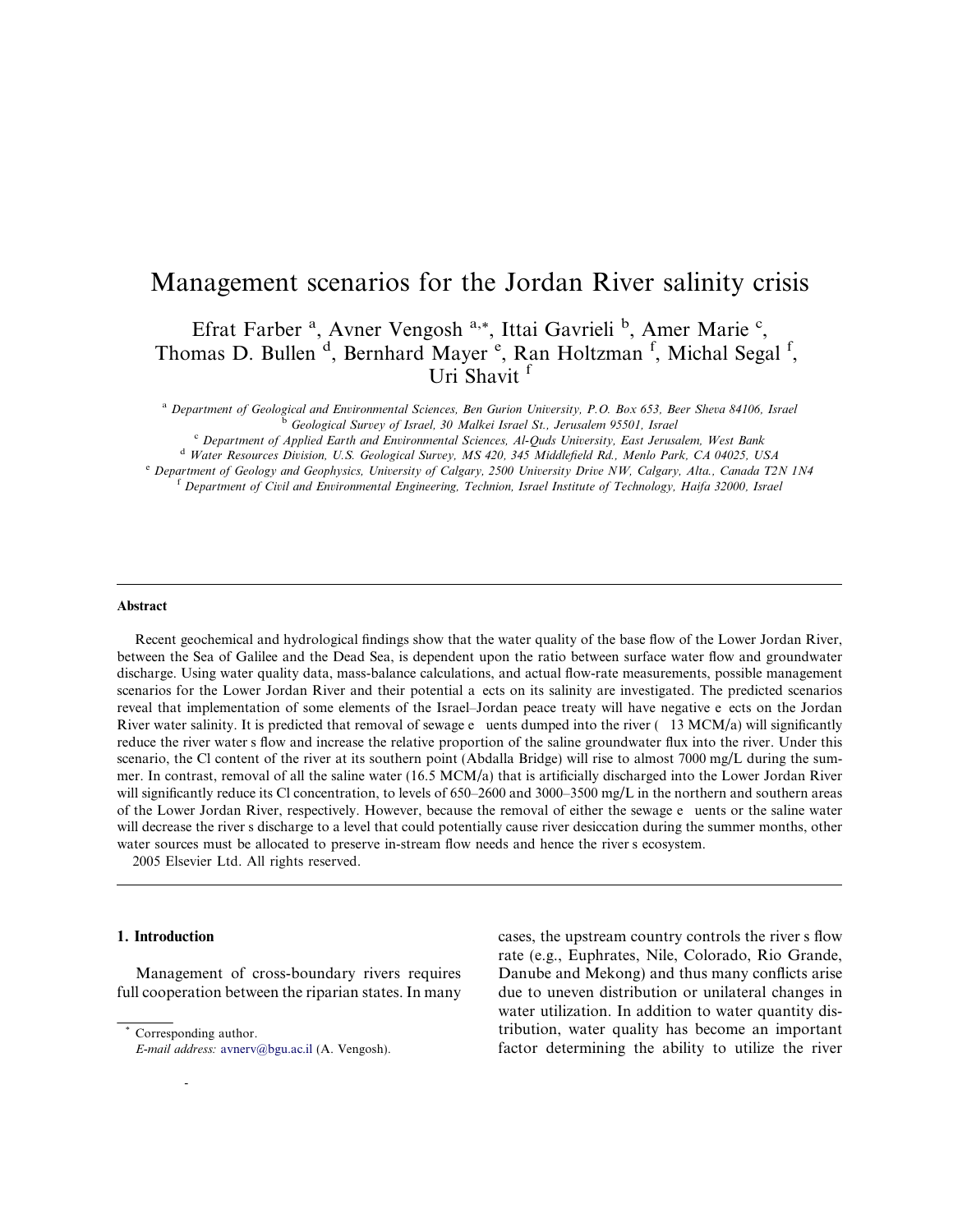water. This is due to the fact that the quality of many international rivers has deteriorated significantly over the last decades (Shmueli, 1999).

 river s quality. In this paper, the Lower Jordan The problems involved in applying international treaties for international rivers include heterogeneities in drinking-water standards (e.g., the Danube River; Linnerooth, 1990), water laws, and management systems (e.g., the Rio Grande River; Schmandt, 2002) among the riparian states. The joint management of an international river requires a comprehensive scientific understanding of the processes that are controlling the degradation of the River system is used to demonstrate that scientific understanding of the hydrological system is the key for sustainable joint management between the riparian states.

 water have severely damaged the river s ecological Jordan s use will not harm the quantity or quality of The Lower Jordan River marks the international border between Israel and the West Bank on the west and the Hashemite Kingdom of Jordan on the east. Decades of diversion of upstream good-quality water and direct dumping of saline water and wastesystem. The salinity of the Lower Jordan River has risen significantly (up to 5400 mg Cl/L in summer 2001; Farber et al., 2004), endangering its capability to supply water, even to saline-resistant crops such as palms, which are one of the main agricultural products of the Jordan Valley. At the same time, the Jordan River is an important component of the Peace Treaty between Israel and Jordan (Israel– Jordan Peace Treaty, Annex II, 2004). The water issue is an essential aspect of the treaty and received the same level of attention as security and territorial issues. Concerning the Jordan River, it was agreed that (1) Jordan is entitled to an annual quantity equivalent to that of Israel, provided, however, that Israeli uses (Annex II, article 2); (2) Saline springs currently diverted to the Jordan River are earmarked for desalinization (Annex II, article 3); and (3) Israel and Jordan will each prohibit the disposal of municipal and industrial wastewater into the course of the Yarmouk River or the Jordan River before they are treated to standards allowing their unrestricted agricultural use (Annex II, article 3).

Although the peace treaty was signed a decade ago, none of the above items have been implemented. However, future development in the region will require dealing with these issues. The complexity of the hydrological system and the severe degradation of the water quality make future management

 the Jordan River. Di erent management scenarios schemes even more difficult to design. In this paper, the authors use their understanding of the hydrological and geochemical system of the Lower Jordan River (Farber et al., 2004; Holtzman et al., 2005) to show that implementation of the treaty is likely to lead to further degradation in water quantity and quality of the Lower Jordan River water. The relationships between surface inflows and groundwater discharge to the river are used in order to quantify the salt budget and hence the salinity of that are related to the implementation of the peace treaty are then simulated for prediction of the river flow rate and salinity.

#### 2. The hydrological system of the Lower Jordan River

discharge  $(600 \text{ m}^3/\text{s})$  flood events. Holtzman The total length of the Jordan River, from its origins in the Hermon Mountains in the north to its mouth at the Dead Sea, is approximately 250 km (aerial distance), but its meandering course increases its length to 330 km (Tahal, 2000). The River is located in a semiarid area and can be divided into two sections: the Upper Jordan River, from the Hermon Mountains, to the Sea of Galilee (Lake Tiberias), and the Lower Jordan River, from the Sea of Galilee to the Dead Sea. The latter section also marks most of the border between Israel, the West Bank and Kingdom of Jordan (Fig. 1). While the Upper Jordan River is a major source of high quality drinking water, the water that discharged from the Sea of Galilee into the Lower Jordan River were historically more saline and therefore of lower quality (Nissenbaum, 1969). The construction of two dams at the outlet of the Sea of Galilee has resulted in further deterioration of the water quality and quantity in the Lower Jordan River. Currently, there is no input of water from the Sea of Galilee to the Lower Jordan River Water. Water quantity has decreased from the historical volumetric discharge estimated around 1300 MCM/a (Salameh and Naser, 1999) to a recently measured and estimated base flow of 30–200 MCM/a (Holtzman et al., 2005 and Tahal, 2000, respectively) with rare high et al. (2005) measured the discharge under drought conditions (i.e., only base flow) while Tahal (2000) estimated the discharge including floods, which occur mostly during very rainy winters, when the dams over the Sea of Galilee and/or on the Yarmouk River are opened. The historical contributors included outlet from the Sea of Galilee (540 MCM/a),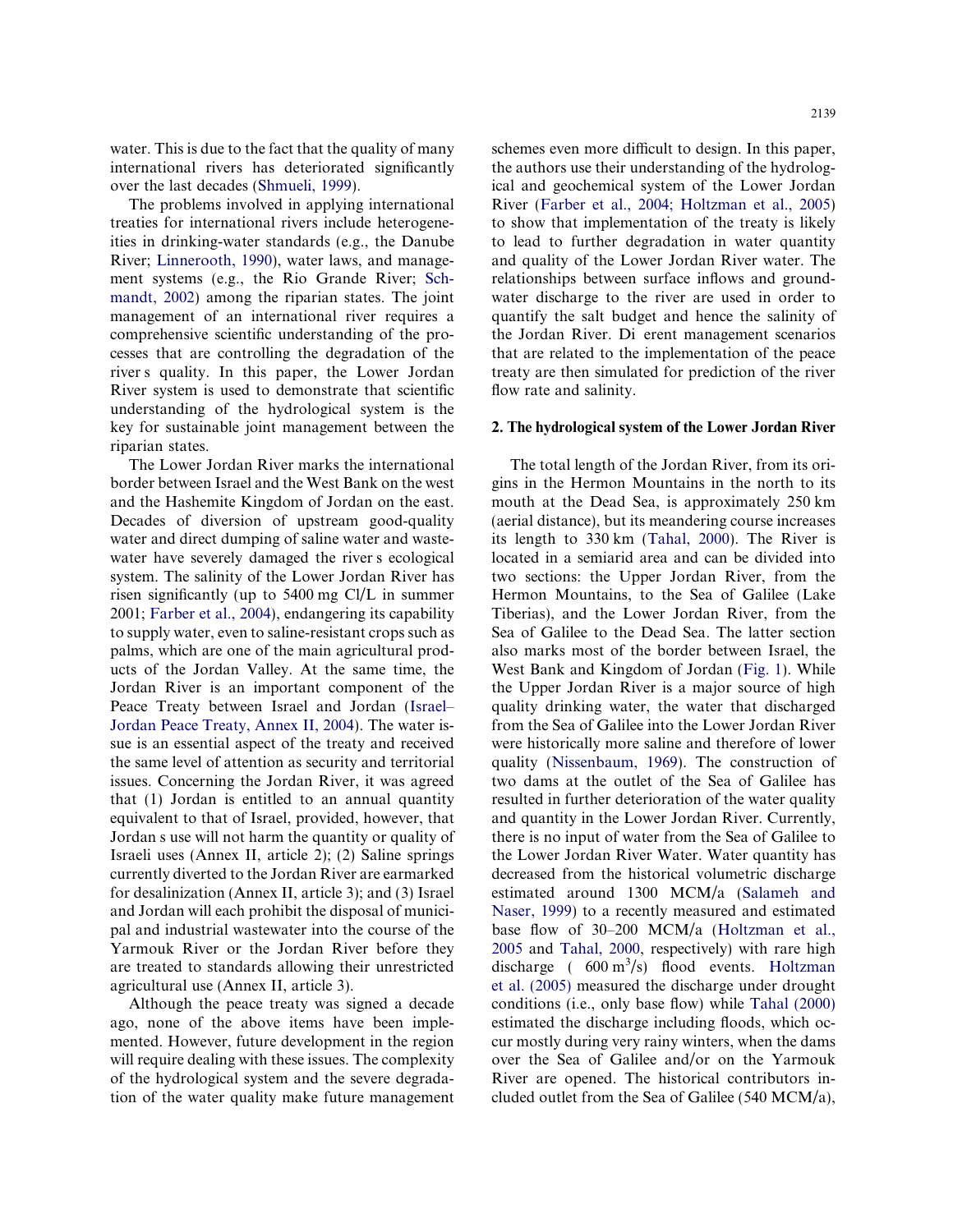

Fig. 1. Schematic map of the Lower Jordan River.

 butions to the river s base flow and the above primarily of sewage e uents and diverted saline the Yarmouk River (480 MCM/a), local streams, and floods (Hof, 1998). Following the construction of water projects in Israel, Jordan and Syria, both the Sea of Galilee and the Yarmouk River have been dammed and no fresh surface water flows into the Lower Jordan River except for negligible contrimentioned flood events. The base flow thus consists springs (see Section 4.1 for more details). Farber et al. (2004) identified 3 sections along the Lower Jordan River in terms of chemical composition (Fig. 2): (1) a northern section (up to 22 km downstream from the Sea of Galilee) in which the initial high Cl concentrations decrease and  $SO_4$  concentrations increase downstream; (2) a central section (22–66 km) in which the variation in chemical composition is less significant and mimics the upstream composition; and (3) a southern section  $(66-100 \text{ km})$  in which the Cl and SO<sub>4</sub> concentrations increase downstream (Fig. 2). In this paper, the northern and the central sections will be combined and will be referred to a new division (Fig. 1): a northern segment (''Segment One'', up to 66 km downstream from the Sea of Galilee) and a southern segment (''Segment Two''; from 66 to 100 km downstream from the Sea of Galilee).

#### 3. Methodology

 di erent parts of the river. Hence, a mass balance As shown in Farber et al. (2004) and Holtzman et al. (2005), the water balance of the Lower Jordan River is controlled by groundwater flow along equation of the water in the river can be given as

$$
Q^{\text{fi}} \quad Q^{\text{in}} \quad \sum_{i=1}^{n} Q_i^{\text{sw}} \quad \sum_{i=1}^{n} Q_i^{\text{gw}}, \qquad 1
$$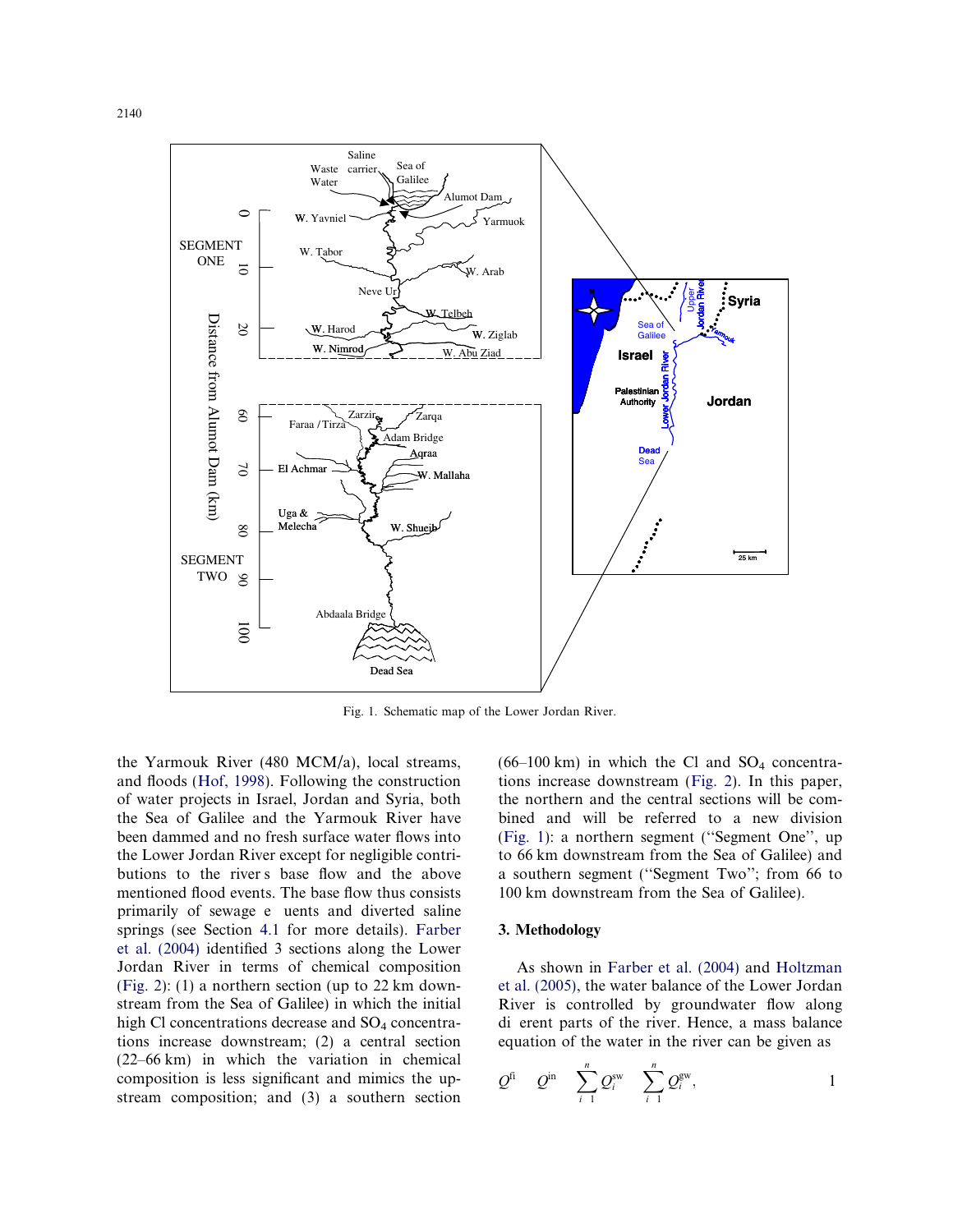

Fig. 2. The variation of Cl and  $SO_4$  contents (in mg/L) with aerial distance along the Lower Jordan River as recorded during separate months. Note that the y-axis range was increased for the August 2001 results to include the high salinity peak.

water sources along the section, and  $\sum_{i=1}^{n} Q_i^{\text{gw}}$  is the where  $Q^{\text{fi}}$  is the total water discharge (L/s) at the end point of an investigated section,  $Q^{in}$  is the water discharge at the initial point of an investigated section,  $\sum_{i=1}^{n} Q_i^{sw}$  is the total discharge of several (*n*) surface total discharge of several  $(n)$  groundwater sources along the section. For the solute mass balance, the conservation of mass of that solute is added

 $Cl \ (mg/L)$   $Cl \ (mg/L)$ 

 $\mathop{\rm Cl}\nolimits$  (mg/L)

 $Cl$  (mg/L)

 $-- - - Cl$  $\div$  SO

$$
C^{fi}Q^{fi} \quad C^{in}Q^{in} \quad \sum_{i=1}^n C_i^{sw}Q_i^{sw} \quad \sum_{i=1}^n C_i^{gw}Q_i^{gw}.
$$

According to Eqs. (1) and (2), if one quantifies the groundwater flows into the river, it is possible to calculate the salinity of the river at any point along the river, following:

$$
C^{fi} \quad \frac{C^{in}Q^{in}}{Q^{in}} \frac{\sum_{i=1}^{n} C_{i}^{sw} Q_{i}^{sw}}{\sum_{i=1}^{n} Q_{i}^{sw}} \frac{\sum_{i=1}^{n} C_{i}^{gw} Q_{i}^{gw}}{\sum_{i=1}^{n} Q_{i}^{gw}}.
$$

Farber et al. (2004) and Holtzman et al. (2005) found that the contribution of the surface water and its solutes to the river water is negligible. Therefore, Eq. (3) can be reduced to the following form:

$$
C^{fi} \quad \frac{C^{in}Q^{in}}{Q^{in}} \quad \frac{\sum_{i=1}^{n} C_{i}^{\text{gw}} Q_{i}^{\text{gw}}} {\sum_{i=1}^{n} Q_{i}^{\text{gw}}}.
$$

If, however, the flow rates are unknown, it is still possible to determine the relative mass contribution of the groundwater sources into the river. In a system where the groundwater contribution is homogeneous (i.e., a single groundwater source) the solute mass balance will be

$$
C^{fi} \tC^{gw} f^{gw} \tC^{in} 1 \tf^{gw} \t5
$$

and the relative contribution,  $f<sup>gw</sup>$ , is defined as

$$
f^{\rm gw} \quad \frac{C^{\rm fi}}{C^{\rm gw}} \quad C^{\rm in} \quad 6
$$

In the two segments of the Jordan River the groundwater flow and the salt mass-balance in the river under the current hydrological conditions are quantified. In the northern segment of the river the solute mass balance is used to determine the relative contribution of the groundwater salt flux (Eqs. (5) and (6)). In the southern segment of the river actual flow measurements and water quality in the river are used to quantify the relationships between river water and groundwater, and possible changes of the river salinity upon changing the parameters of river flow (Eqs. (4)).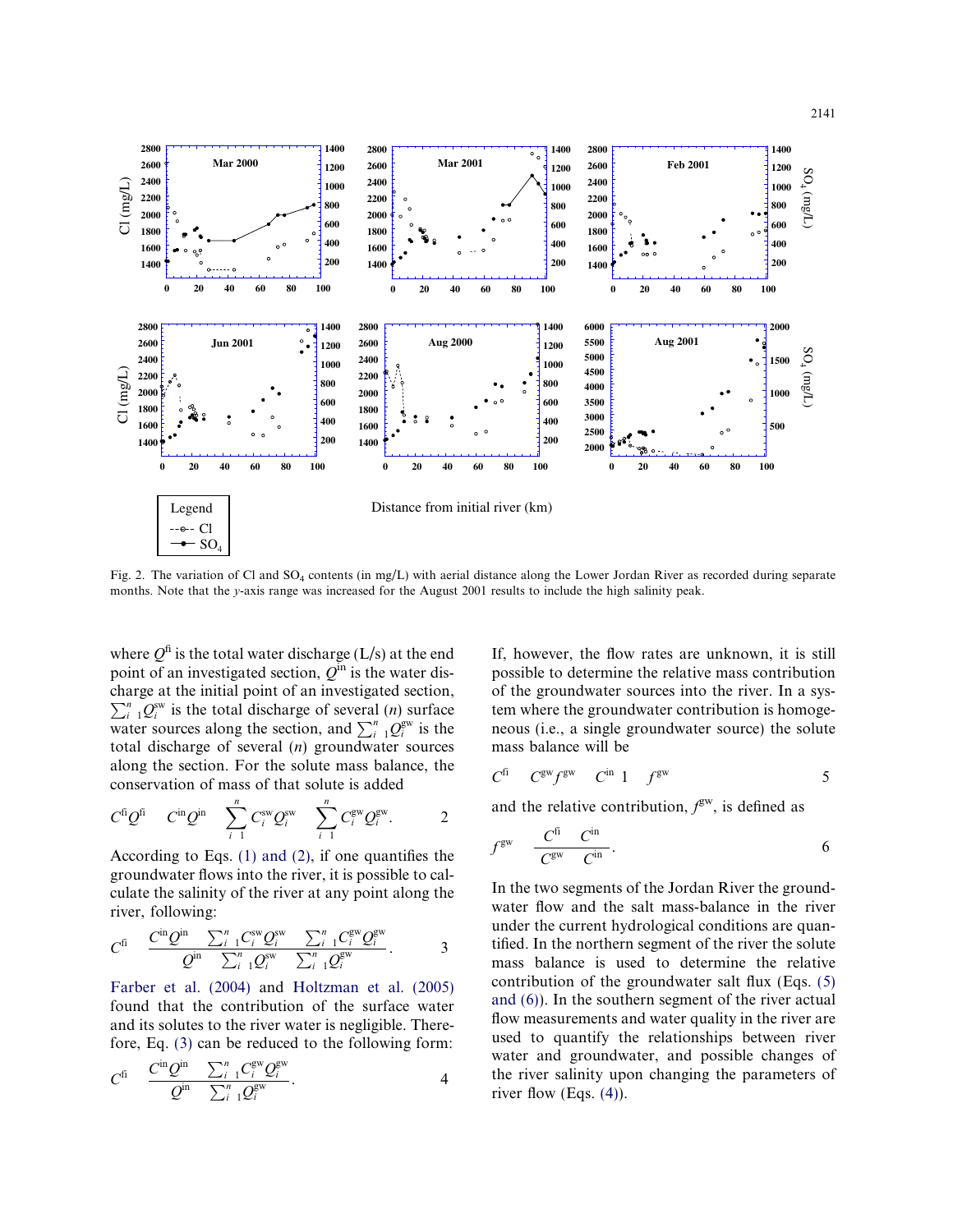#### 4. Results and discussion

#### 4.1. The northern segment of the Lower Jordan River

#### 4.1.1. Current situation

The northern segment of the Lower Jordan River extends from Alumot Dam to Adam Bridge (Segment One- the upper 66 km; Fig. 1). The downstream side of the Alumot dam is the headwaters of the Lower Jordan River. The dam separates the Sea of Galilee from the headwaters of the Lower Jordan River (Fig. 3).

and Tiberias Hot Springs (THS). (2) Sewage e u-The base flow of the river begins at Alumot Dam and is composed of two principle components (Fig. 3): (1) saline springs that emerge along the western shore of the Sea of Galilee and are diverted to the Lower Jordan River via the so called ''Saline Water Carrier'' (SWC). This carrier is an artificial conduit, built to lower the natural salinity of the Sea of Galilee by draining the waters of several saline springs along the western shore of the Sea of Galilee to Alumot Dam. The saline water in the SWC is derived primarily from the Tabgha Springs ents derived from the municipal sewage water of Tiberias (drained directly into the SWC) and from regional agricultural and municipal sewage that is treated and drained through a separate pipeline



Fig. 3. Schematic map and annual discharge (MCM/a) of Bitaniya sewage and the Saline Water Carrier (data information from El-Ezra, Personel communication. Mekorot, Jordan Area, Personal communication).

(''Bitaniya'' sewage; Fig. 3). The current average discharge of this combined base-flow is approximately 30 MCM/a (Holtzman, 2003; Fig. 3). Mixing between these two sources occurs at the initial point of the Lower Jordan River, at downstream of Alumot Dam.

The relative proportions of salt contents from the respective sources contributing to the river water at the beginning of the Lower Jordan River were determined using mixing Eqs. (5) and (6). Whereas the annual discharge of the Tabgha Springs is larger by an order of magnitude than that of THS (15 MCM/a versus 1.5 MCM/a), the salinity of THS  $(Cl = 18 \text{ g/L})$  is much higher (Tabgha Springs,  $Cl = 3 g/L$ ). Consequently, the chemical composition of the mixed water in the SWC is mainly controlled by the higher saline component of the THS, although some contribution of Tabgha Springs is also identified (Fig. 4(a)). Given that the saline THS dominates the chemical composition of the water at the initial point of the Lower Jordan River, the salt contribution of the Tabgha Springs cannot be evaluated by using the chemical variations, and thus is neglected in the following calculations.

A salt mass-balance (Eq. (5)) between the Cl contents in the sewage and the saline (THS) components reveals that the saline water contribution to the initial base flow of the Jordan River varies from 6% to 10% of the total salt budget (Table 1). Here, the " $f'$ " value (Eq. (6)) refers to the relative salt contribution of the saline component. The variations of other dissolved constituents normalized to Cl  $(Na/Cl, SO<sub>4</sub>/Cl, Ca/Mg, and Ca/SO<sub>4</sub> molar ratios;$ Fig. 5) reflect similar mixing relationships between the sewage and the saline components (i.e., about 10% of the salt budget of the initial river at Alumot Dam is derived from the saline component).

The chemical composition of the initial base flow of the Jordan River is changing along the first 22 km downstream from Alumot Dam. Farber et al. (2004) showed that the initial Ca–Cl composition (i.e., low  $Na/C1$  and  $SO_4/C1$  ratios) is gradually modified towards a Mg–Cl water type (higher Na/Cl and  $SO_4/Cl$  ratios). Given the unique chemical and isotopic compositions that were monitored along the Jordan River, Farber et al. (2004) suggested that the explanation lay in groundwater discharges into the river. Indeed, water with high Na/Cl and  $SO_4/$ Cl ratios was found in the saline Yarmouk River, downstream from Adassiya Dam in Jordan and was suggested to represent the composition of the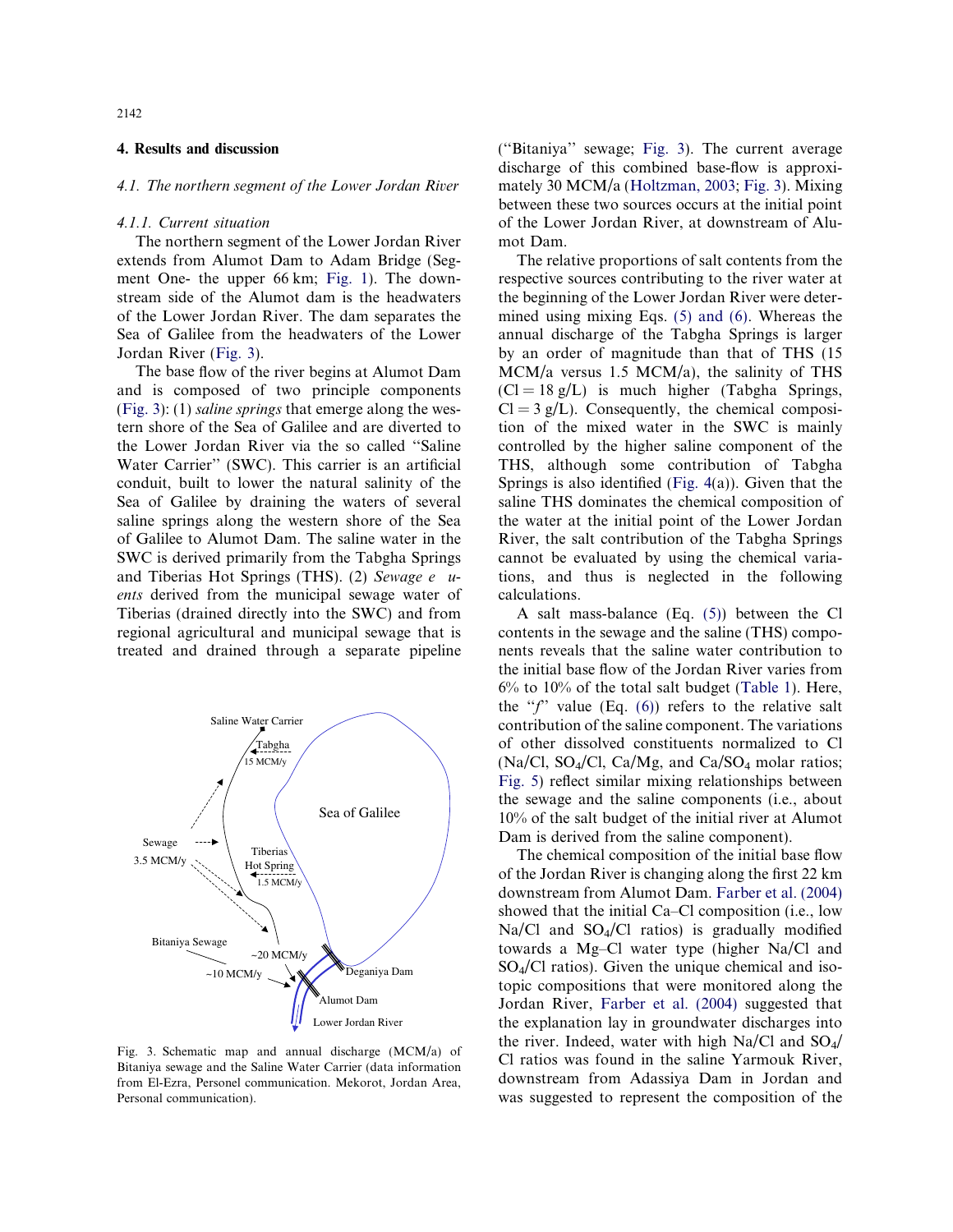

Fig. 4. Na/Cl (a) and  $SO_4/Cl$  (b) versus  $1/Cl$  (L/mg) of the saline water springs (i.e., Tabgha and Tiberias Hot Springs) sewage water (as sampled at Bitaniya) and the Saline Water Carrier (SWC; as sampled below the Alumot Dam). Note that the salt content of the SWC is controlled by the chemical composition of the Tiberias Hot Springs and not the Tabgha Springs.

 of the river s measured discharge). discharging groundwater. Holtzman et al. (2005) measured the flow rates in this river section and showed a significant contribution of groundwater flux to the Jordan River (i.e., a range of 20–80%

area), and  $C^{\text{fi}}$  as the SO<sub>4</sub> content measured in di er-Following Eq. (5), the " $f$ " value is defined as the relative contribution of the Mg–Cl groundwater,  $C^{in}$ as the  $SO_4$  content in the initial base flow at Alumot Dam,  $C^{\text{gw}}$  as the SO<sub>4</sub> content in the saline Yarmouk River (represents the Mg–Cl groundwater in the ent sites along Segment One of the Lower Jordan River. Table 2 presents the  $f(\%)$  values of the Mg–Cl groundwater and Fig. 6(a) illustrates the variations of this value during two years of water quality monitoring. The results show an increase

 the groundwater salt contribution indicate di erent in the contribution of the Mg–Cl groundwater, particularly in the spring months (Fig. 6(a)). Since it is assumed that the groundwater chemical composition is constant during the year, the variations in rates of groundwater discharge to the river.

The variations in groundwater discharge could be the result of: (1) more irrigation of seasonal crops, which enhances agricultural return flows; and (2) more recharge in the winter months that resulted in increasing groundwater discharge. Fig. 6(b) presents the monthly flow volumes measured during 1990– 2000 in Naharaim Hydrometric station, adjacent to the confluence of the Yarmouk and the Jordan Rivers (data from Israeli Hydrological Service, 2002). The increased flow rate during the winter months suggests that the overall discharge of surface and groundwater is seasonally controlled (i.e., option #2).

Given that the water quality in the northern segment (Segment One) of the Jordan River is controlled by 3 water components of (1) the saline end-member; (2) the sewage end-member derived from anthropogenic dumping into the river; and (3) shallow groundwater with Mg–Cl composition, in the following section the relative contributions of these 3 end-members is quantified.

 of the end-members (forming a triangle) therefore show di erences in the relative contribution of the Fig. 7 plots the calculated compositions  $(SO<sub>4</sub>$  and Cl) attained by mixing the 3 end-members and presents the relative contribution  $(\%)$  of the shallow groundwater to the overall salt balance along Segment One. The 3 lines that connect the data points describe the theoretical lines of mixing between the 3 end-members. The data points representing the initial river base flow (as sampled at Alumot Dam) lie on the line between the saline and sewage end-members. Downstream from Alumot Dam, the river data points plot towards the shallow groundwater end-member ("Mg-Cl"; Fig. 7). The data shallow groundwater; about 45% during September 1999 (Fig. 7(a)) and about 80% during December 2000 (Fig. 7(b)).

#### 4.1.2. Future prediction and management

 the di erent water sources of the Jordan River are The current hydrological situation described above (i.e., mixture of 3 water sources) is used for predicting future scenarios. In the following discussion, possible changes in the river salinity that may be induced by changes in the relative contribution of evaluated.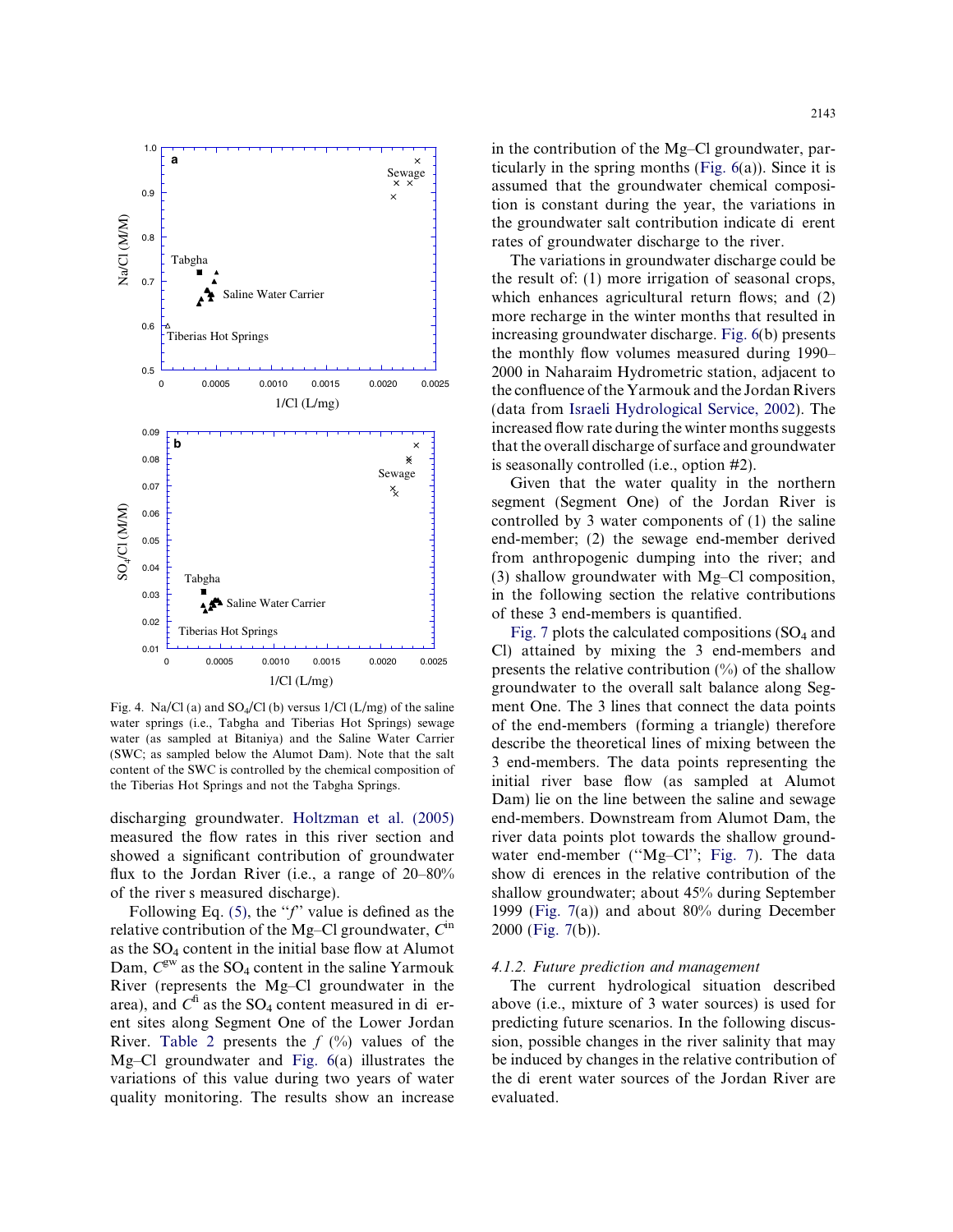Table 1

Calculation of the mixing proportions (f) between the saline component (as sampled at Tiberias Hot Springs) and sewage component (average of samples from Bitaniya sewage) that composed the initial base flow of the Jordan River at Alumot Dam (in separate months)

 $2144$ 

| Name                       | Date                  |          | Ca   | Mg  | Na   | Cl    | SO <sub>4</sub> |
|----------------------------|-----------------------|----------|------|-----|------|-------|-----------------|
| Tiberias Hot Springs (THS) | Moise et al. $(2000)$ | mg/L     | 3523 | 680 | 7042 | 18081 | 827             |
| Bitaniya sewage            | Average               | mg/L     | 91   | 61  | 271  | 451   | 93              |
| Alumot dam                 | 01/02/01              | mg/L     | 347  | 98  | 850  | 1860  | 150             |
| <b>THS</b>                 |                       | $f(\% )$ |      | 6   | 9    | 8     | 8               |
| Bitaniya sewage            |                       | $f(\%)$  | 93   | 94  | 91   | 92    | 92              |
| Alumot dam                 | 01/03/01              | mg/L     | 359  | 97  | 855  | 1970  | 150             |
| <b>THS</b>                 |                       | $f(\%)$  | 8    | 6   | 9    | 9     | 8               |
| Bitaniya sewage            |                       | $f(\% )$ | 92   | 94  | 91   | 91    | 92              |
| Alumot dam                 | 01/04/01              | mg/L     | 378  | 105 | 930  | 2070  | 160             |
| <b>THS</b>                 |                       | $f(\%)$  | 8    | ⇁   | 10   | 9     | 9               |
| Bitaniya sewage            |                       | $f(\% )$ | 92   | 93  | 90   | 91    | 91              |
| Alumot dam                 | 01/06/01              | mg/L     | 363  | 104 | 950  | 2040  | 158             |
| <b>THS</b>                 |                       | $f(\% )$ | 8    | ∽   | 10   | 9     | 9               |
| Bitaniya sewage            |                       | $f(\% )$ | 92   | 93  | 90   | 91    | 91              |

Calculations were made for di erent major elements.

 dumping into the river; (3) di erential removal of Several major management scenarios are considered (Table 3): (1) desalination of the SWC and removal of all of the saline source from the SWC and the Lower Jordan River; (2) eliminating sewage one of the saline sources from the SWC (i.e., Tabgha Springs or THS); and (4) eliminating both saline sources and sewage dumping into the river.

According to Holtzman et al. (2005), the groundwater flux to the river varies from 20% to 80% of the river flow rate. These values will be used as upper and lower constraints for the groundwater influence on river salinity.

 ween di erent end-members that include sewage, Fig. 8(a) illustrates the mixing combination bet-Mg–Cl groundwater, and the two saline water sources: Tabgha Springs (marked as "T") and THS (data from Moise et al., 2000). Line A represents the mixing between sewage water and the saline THS. Line B represents the mixing between the sewage water and Tabgha Springs (T), line C represents the mixing between THS and the Mg– Cl groundwater as sampled at Yarmouk River, and line D represents the mixing between Tabgha Springs and the Mg–Cl groundwater.

Fig. 8(b) focuses on the gray zone in Fig. 8(a) and demonstrates the changes in the river salinity due to the following scenarios (arrows 2–6 in Fig. 8 and Table 3):

 e uents with low salinity. Although the down-• All the saline water is removed such that the base flow at Alumot Dam is composed only of sewage stream river salinity (arrow 2 in Fig. 8(b)) is

expected to increase given the input of the saline groundwater, in this scenario the overall salinity will be significantly lower than that of the current situation.

- All sewage e uent is removed such that the ini however, the sewage e uents are adequately tial river base flow at Alumot Dam will be solely composed of the saline sources. The downstream river salinity will evolve along arrow 3 (Fig. 8(b)). This is the only scenario in which the river salinity becomes much higher than it is at present. If, treated and returned to the river, no major change in the river salinity will take place.
- The THS is selectively removed. The overall salinity of the base flow will be lower than today but the downstream river salinity will evolve to values similar to the current situation (arrow 4 in Fig. 8(b)).
- The Tabgha Springs is selectively removed. The volume of the base flow will significantly decrease but its salinity and the salinity of the downstream river (arrow 5 in Fig. 8(b)) will be only slightly lower than the current situation.
- The Tabgha Springs are desalinized at an efficiency of 50%, and the reject brine (i.e., 50% of the initial volume with twice the original salinity) is diverted into the Lower Jordan River. The salinities of the base flow and downstream river are expected to be slightly higher than the current situation (arrow 6 in Fig. 8(b)).
- of the Jordan River (sewage e uents and saline • All the current inputs that make up the base flow springs in SWC) are eliminated. The downstream river salinity will therefore be controlled only by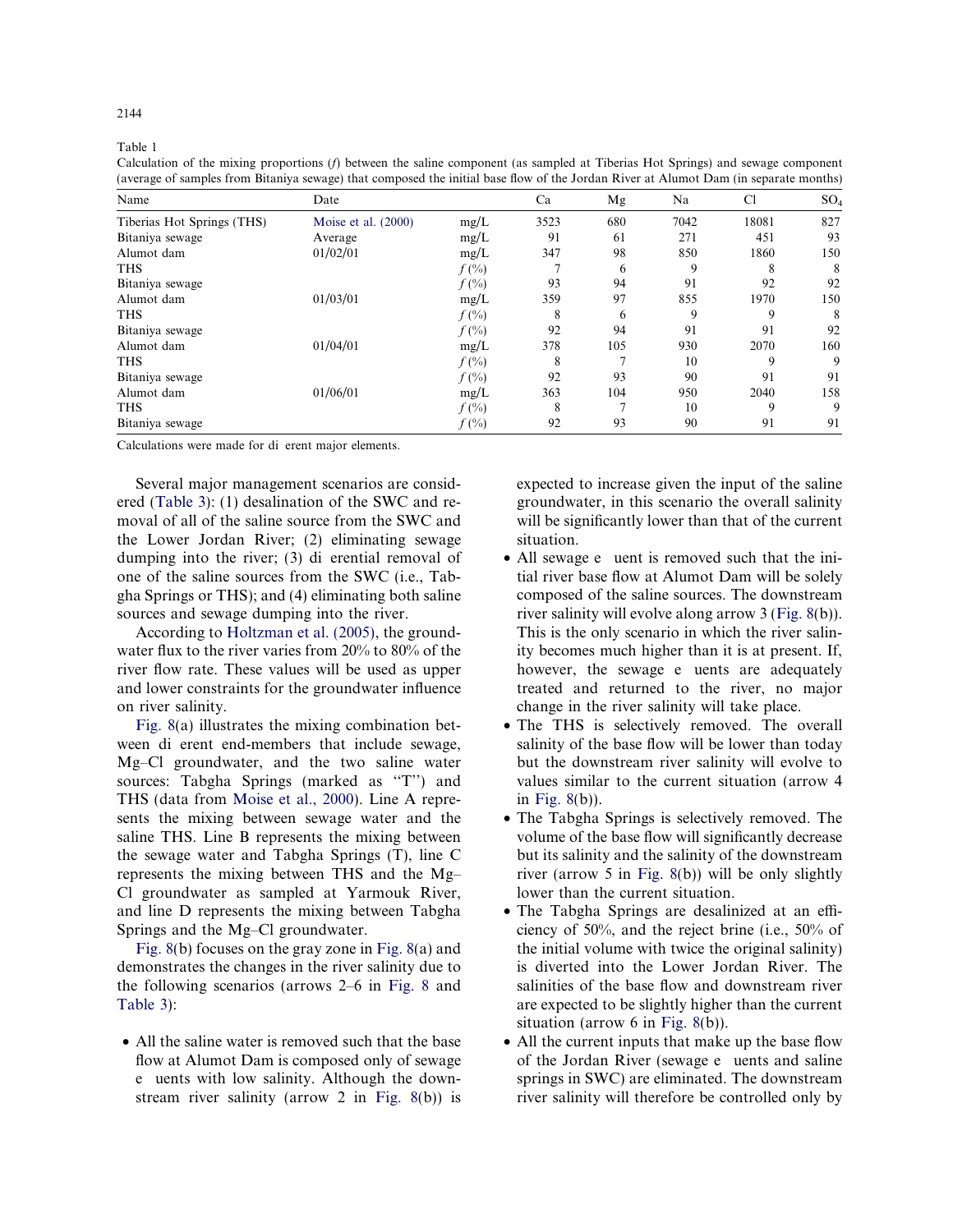

 of Alumot Dam at di erent times. The measured data are compared to calculated mixing lines between sewage water (as sampled at determined by the mixing relationship between the sewage component  $(90\%)$  and the saline component  $(10\%)$ . Fig. 5. Na/Cl, SO<sub>4</sub>/Cl, Ca/Mg and Ca/SO<sub>4</sub> ratios versus Cl concentration (mg/L) of the origin of the water river, as sampled from below Bitaniya) and the saline water end member (as sampled at Tiberias Hot Springs). Note that the river composition at Alumot Dam is

| Date     | Sampling location     | Distance from<br>Alumot (km) | Yarmouk<br>fraction $(\% )$ | will increase down stream. The composition of<br>the river will not change along the river and will |
|----------|-----------------------|------------------------------|-----------------------------|-----------------------------------------------------------------------------------------------------|
| 01/09/99 | Sheich Hussein Bridge | 22.7                         | 48                          | be the Mg–Cl of the discharging groundwater. It                                                     |
| 01/03/00 | Hamadiya South        | 20.1                         | 87                          | is expected that after 12 km, the salinity of the                                                   |
| 01/05/00 | Neve Ur South         | 12.7                         | 58                          | river will be about 1150 mg Cl/L with a maxi-                                                       |
| 01/08/00 | Neve Ur North         | 11.6                         | 44                          | mum flow rate of 24 MCM/a (assuming $80\%$                                                          |
| 01/12/00 | Hamadiya South        | 20.1                         | 82                          | groundwater discharging).                                                                           |
| 01/02/01 | Hamadiya South        | 20.1                         | 85                          |                                                                                                     |
| 01/03/01 | Hamadiya North        | 18.6                         | 51                          |                                                                                                     |
| 01/04/01 | Hamadiya North        | 18.6                         | 50                          | Overall, it seems that removal of the saline water                                                  |
| 01/06/01 | Hamadiya South        | 20.1                         | 30                          | is the preferred management scenario to have opti-                                                  |
| 01/08/01 | Shif a Station        | 27.7                         | 9                           | mal e ects on the river s ecology, whereas removal                                                  |

The calculated results shown here (and in Fig.  $6(a)$ ) were obtained using Cl concentration. in term of the river salinity.

the groundwater discharge. The gradual dis-Table 2<br>The contribution of Mg-chloride groundwater (as sampled at the<br>
Yarmouk River) to the river flow along the northern section<br>
Yarmouk River) to the river flow along the northern section<br>
will increase down stream. T the river will not change along the river and will be the Mg-Cl of the discharging groundwater. It is expected that after  $12 \text{ km}$ , the salinity of the river will be about  $1150$  mg Cl/L with a maximum flow rate of 24 MCM/a (assuming  $80\%$ groundwater discharging).

> of the sewage e uents will have detrimental e ects Overall, it seems that removal of the saline water is the preferred management scenario to have opti-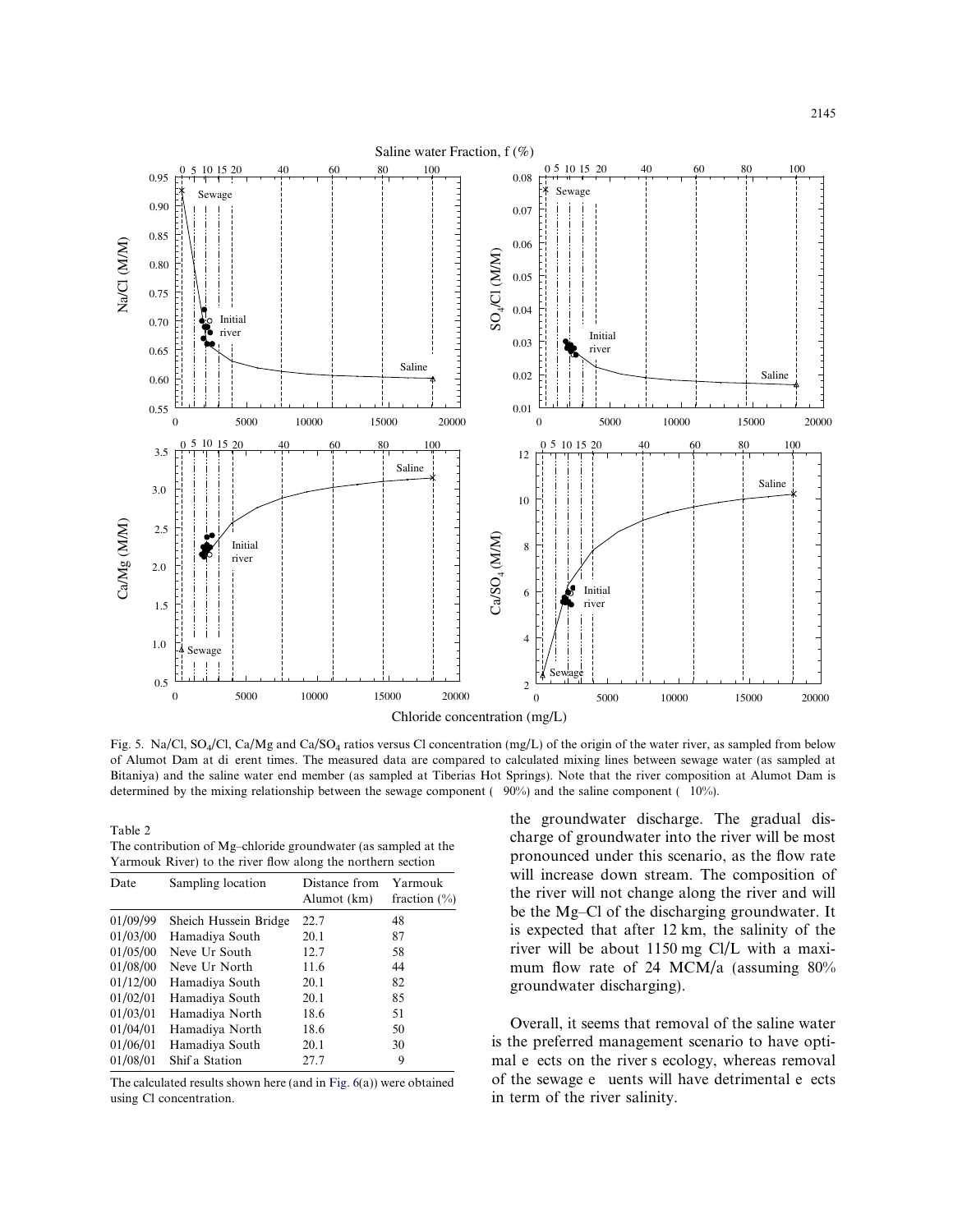

 Fig. 6. (a) Mg–Cl groundwater (GW; as sampled at Yarmouk River) contribution to the Lower Jordan River s chemical composition along the northern section of the river, and (b) monthly flow volumes at the Naharaim hydrometric station (in the Yarmouk River), from 1990–2000 (Israeli Hydrological Service, 2002). Note the correspondence between the increases in the discharge of surface and groundwater during the fall and winter months, marked as arrows.

#### 4.2. The southern segment of the Lower Jordan River

#### 4.2.1. Current situation

 River at Abdalla Bridge was 400 mg/L in 1925 The southern segment (Segment Two; 66–100 km from Alumot Dam; Fig. 1) of the Lower Jordan River is characterized by a downstream increase in salinity (Fig. 2). Historical data (Bentor, 1961; Neev and Emery, 1967) indicate that the Cl concentration of the most southern point of the Lower Jordan and 1947. The present river Cl concentration is in the range of 1500–2500 mg/L during most of the year, but can reach up to 5400 mg/L at its most southern point during the summer months (Farber et al., 2004).

Until the 1950s, the estimated Jordan River discharge to the Dead Sea was approximately 1300 MCM/a (Klein, 1995, 1998; Hof, 1998). The current discharge is only 30–200 MCM/a (Holtzman et al., 2005; Tahal, 2000). The significantly reduced flow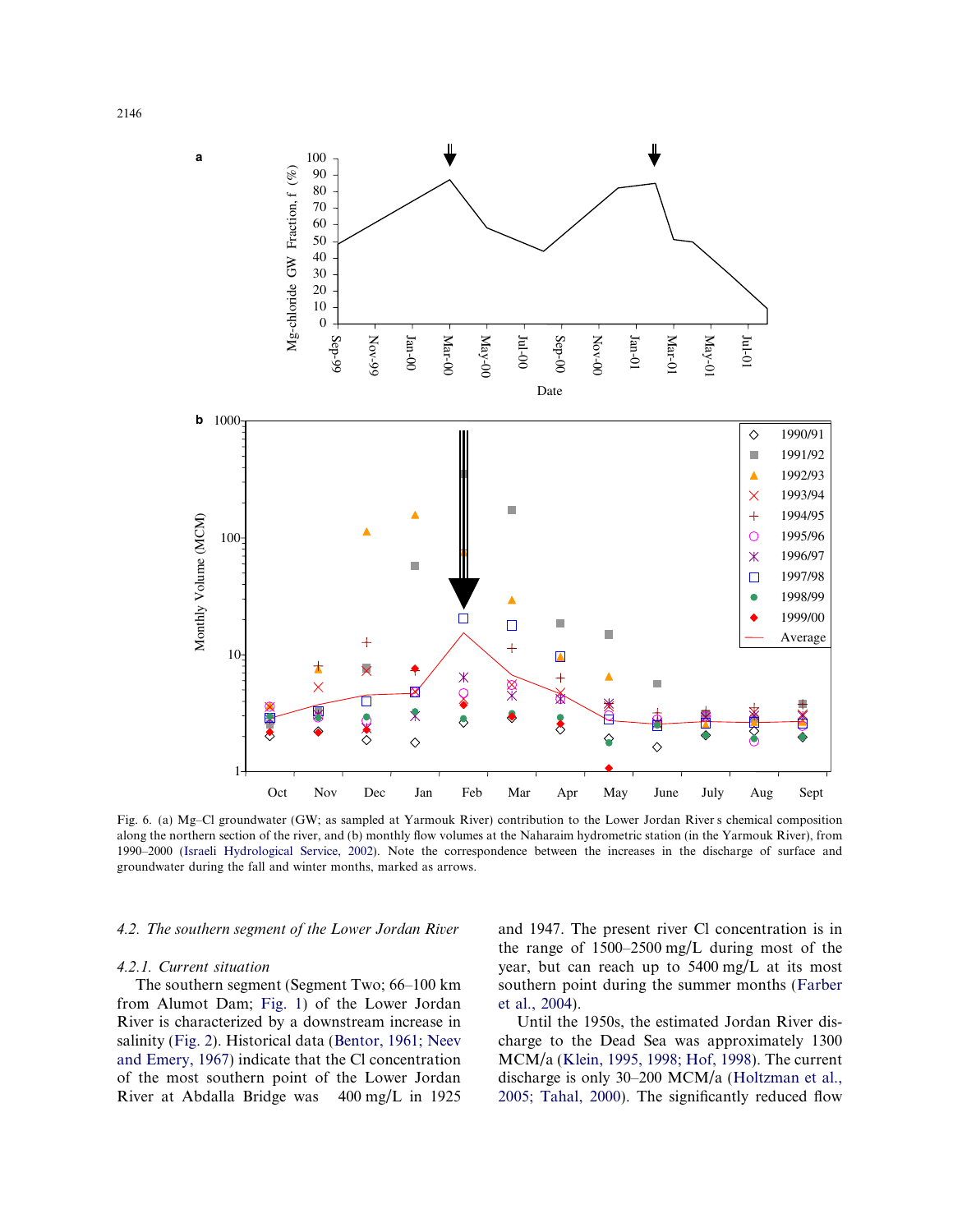

 downstream distance from the lower river s origin increases, the 80% of the river flow while in September 1999 it was only 45%). Fig. 7. Sulfate and Cl concentrations of river samples and an interpretation of the mixing processes occurring among the 3 end members (i.e., saline spring – as sampled at the Tiberias Hot Springs (THS), sewage – an average of Bitaniya water samples, Mg–chloride groundwater – as sampled at the Yarmouk River, and river water from the initial 20 km as sampled during September 1999 (a) and December 2000 (b)). Note that as the river concentrations move towards the data point representing the shallow groundwater end member (''Mg–chloride''). The groundwater contribution to the water flow of the river varies in time (i.e., in December 2000 the groundwater discharge constituted

of the Lower Jordan River has resulted in lowering the Dead Sea water level by over 20 m in the last 50a (Gavrieli and Oren, 2004; Hassan and Klein, 2002).

 of the Lower Jordan River under di erent water-To predict the water quality of the southern part management scenarios, the current hydrological situation must first be determined. Farber et al. (2004) investigated the chemical and isotopic compositions of river water in the southern section of

 that the river s quality is largely controlled by Cl (1–4  $\times$  10<sup>-3</sup>) molar ratios. In contrast, the brines and high Br/Cl  $(5-9 \times 10^{-3})$  ratios. Farber et al. water. These variations are related to the di erential from the river s origin at Alumot Dam; Fig. 9), while the Ca–Cl brine source a ects section B  $\mathbb{R}^2$ and groundwater. The geochemical data indicated non-point discharge of saline groundwater sources. It was demonstrated that the groundwater itself is a mixture of two end-members: (1)  $SO_4$ -rich saline groundwater; and (2) Ca–Cl Rift Valley brines. The  $SO_4$ -rich groundwater is characterized by high Na/Cl (0.81–1.0), SO<sub>4</sub>/Cl (0.25–0.50), and low Br/ have low Na/Cl  $(0.55-0.69)$ , SO<sub>4</sub>/Cl  $(0.02-0.04)$ , (2004) recognized seasonal variations in the inten- $\frac{15000}{\text{CI (mg/L)}}$   $\frac{20000}{\text{SI (mg/L)}}$  sity and locations of salinization of the Jordan River sources. It was shown that the  $SO_4$ -rich groundwater contribution predominates during the spring months in a particular river section A (70–80 km (>75 km; Fig. 9) mostly during the summer months. Farber et al. (2004) estimated Cl concentrations of 9000 mg/L for the  $SO_4$ -rich groundwater that discharge to the river in section A and 18,700 mg/L for the brines that discharge to the river in section B.

> The distinction of these two sections allows quantification of the groundwater discharge by assuming that: (1) groundwater contribution has a distinct discharge  $Q^{\text{gw}}$  and concentration  $C^{\text{gw}}$  in the two sections; (2) no sinks or additional sources exist in the two sections.

> are a ected by the  $SO_4$ -rich groundwater and The chemical variations of the river are used to define the two sections during the spring (June) and summer (August) months. Section A and B brines, respectively. In the spring (June) section A lies between Zarzir site (59.7 km downstream from Alumot Dam; Fig. 9) and the Baptism site (95.6 km; 35.9 km long section), and section B lies between the Baptism site and Abdalla Bridge (100 km; 4.4 km long section). In the summer (August), section A lies between the Zarzir and Gilgal sites (76.6 km; 16.9 km long section) and section B between Gilgal and Abdalla Bridge (23.4 km long section).

> Following Eqs. (1) and (2) solute mass balances were conducted for the specific sections. For section A the solute mass-balance during the spring (June 2001) is

$$
C^{\rm bp} Q^{\rm bp} \quad C^{\rm zr} Q^{\rm zr} \quad Q_1^{\rm gw} C_1^{\rm gw}, \tag{7}
$$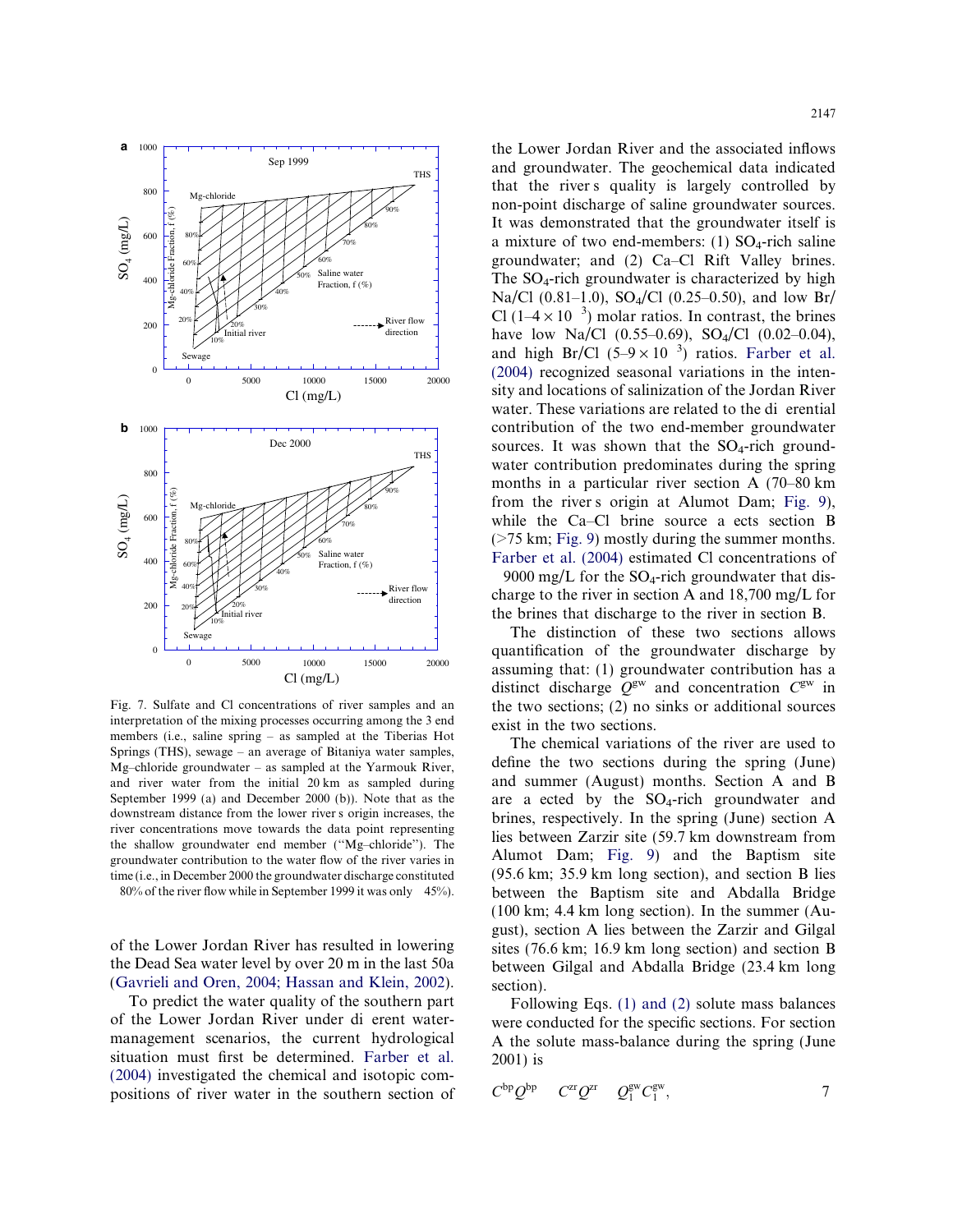#### Table 3

 origin and 17 km downstream under di erent management scenarios and with di erent groundwater (GW) contributions (i.e., 20%, 50% Combinations of Lower Jordan River water quality (Cl concentration in meq/L and mg/L) and quantity (river discharge in MCM/a) at its and 80%)

|                                         | Cl concentration<br>(meq/L) | Cl concentration<br>(mg/L) | Discharge<br>(MCM/year) | Arrow No. in Fig. 8(b) |
|-----------------------------------------|-----------------------------|----------------------------|-------------------------|------------------------|
| Tabgha                                  | 85                          | 3000                       | 15                      |                        |
| Tiberias Hot Springs (THS)              | 508                         | 18,000                     | 1.5                     |                        |
| Total sewage $(MNM + Bitaniya)$         | 13                          | 450                        | 13.5                    |                        |
| <b>Total Initial River</b>              | 73                          | Up to $2600$               | 30                      |                        |
| Tabgha desalinization                   | 170                         | 6027                       | 1.5                     |                        |
| Groundwater inflow (20%)                | 32                          | 1150                       | 6                       |                        |
| Groundwater inflow (50%)                | 32                          | 1150                       | 15                      |                        |
| Groundwater inflow (80%)                | 32                          | 1150                       | 24                      |                        |
| <b>Initial River</b>                    |                             |                            |                         |                        |
| Present                                 | 73                          | Up to $2600$               | 30                      | 1                      |
| Removal of all saline water             | 13                          | 450                        | 13.5                    | $\overline{c}$         |
| Removal of Tabgha                       | 62                          | 2205                       | 15                      | 5                      |
| Tabgha desalinization                   | 72                          | 2552                       | 16.5                    | 6                      |
| Removal of THS                          | 51                          | 1792                       | 28.5                    | 4                      |
| Removal of sewage                       | 123                         | 4364                       | 16.5                    | 3                      |
| After 17 km (contribution of $20\%$ GW) |                             |                            |                         |                        |
| Present                                 | 67                          | 2360                       | 36                      | 1                      |
| Removal of all saline water             | 19                          | 665                        | 19.5                    | $\overline{c}$         |
| Removal of Tabgha                       | 54                          | 1904                       | 21                      | 5                      |
| Tabgha desalinization                   | 61                          | 2178                       | 22.5                    | 6                      |
| Removal of THS                          | 47                          | 1680                       | 34.5                    | 4                      |
| Removal of sewage                       | 99                          | 3507                       | 22.5                    | 3                      |
| After 17 km (contribution of 50% $GW$ ) |                             |                            |                         |                        |
| Present                                 | 60                          | 2118                       | 45                      | 1                      |
| Removal of all saline water             | 23                          | 818                        | 28.5                    | $\overline{c}$         |
| Removal of Tabgha                       | 47                          | 1678                       | 30                      | 5                      |
| Tabgha desalinization                   | 53                          | 1885                       | 31.5                    | 6                      |
| Removal of THS                          | 44                          | 1571                       | 43.5                    | 4                      |
| Removal of sewage                       | 80                          | 2833                       | 31.5                    | 3                      |
| After 17 km (contribution of $80\%$ GW) |                             |                            |                         |                        |
| Present                                 | 55                          | 1957                       | 54                      | 1                      |
| Removal of all saline water             | 25                          | 898                        | 37.5                    | $\overline{c}$         |
| Removal of Tabgha                       | 44                          | 1556                       | 39                      | 5                      |
| Tabgha desalinization                   | 49                          | 1721                       | 40.5                    | 6                      |
| Removal of THS                          | 42                          | 1499                       | 52.5                    | 4                      |
| Removal of sewage                       | 69                          | 2459                       | 40.5                    | 3                      |

The right column correlates to the arrows in Fig. 8(b).

 er s initial-point and end-point of section A (i.e., where  $C^{bp}$  and  $C^{cr}$  are Cl concentrations at the riv-Baptism sites and Zarzir; 2720 and 1460 mg/L, respectively).  $C_1^{\text{gw}}$  is the we conducted-rich groundwater in section A (8863 mg/L; Farber et al., 2004),  $Q^{zr}$  is the actual river-discharge measurement carried out in June 2001 (1200 L/s; Holtzman, 2003), and  $Q_1^{\text{gw}}$  is the we conducted-rich groundwater discharge in section A. Using this data, the total discharge of river flow at the end-point of section A was calculated (i.e.,  $Q^{bp}$  at Baptism Site). This discharge is equal to the total discharges

$$
Q^{\text{bp}} \quad Q^{\text{2r}} \quad Q_1^{\text{gw}}.
$$

For section B the solute mass balance during the spring (June 2001) is

$$
C^{ab}Q^{ab} \qquad C^{bp}Q^{bp} \qquad Q_2^{gw}C_2^{gw}, \qquad \qquad 9
$$

 river s initial-point and end-point of section B (i.e., where  $C^{bp}$  and  $C^{ab}$  are the Cl concentrations at the at Baptism Site and Abdalla Bridge, 2720 and 3440 mg/L, respectively).  $C_2^{\text{gw}}$  is the brine component in section B (18,790 mg/L; Farber et al., 2004),  $Q^{bp}$  is the value that was calculated previously,  $Q_2^{\text{gw}}$  is the

 $2148$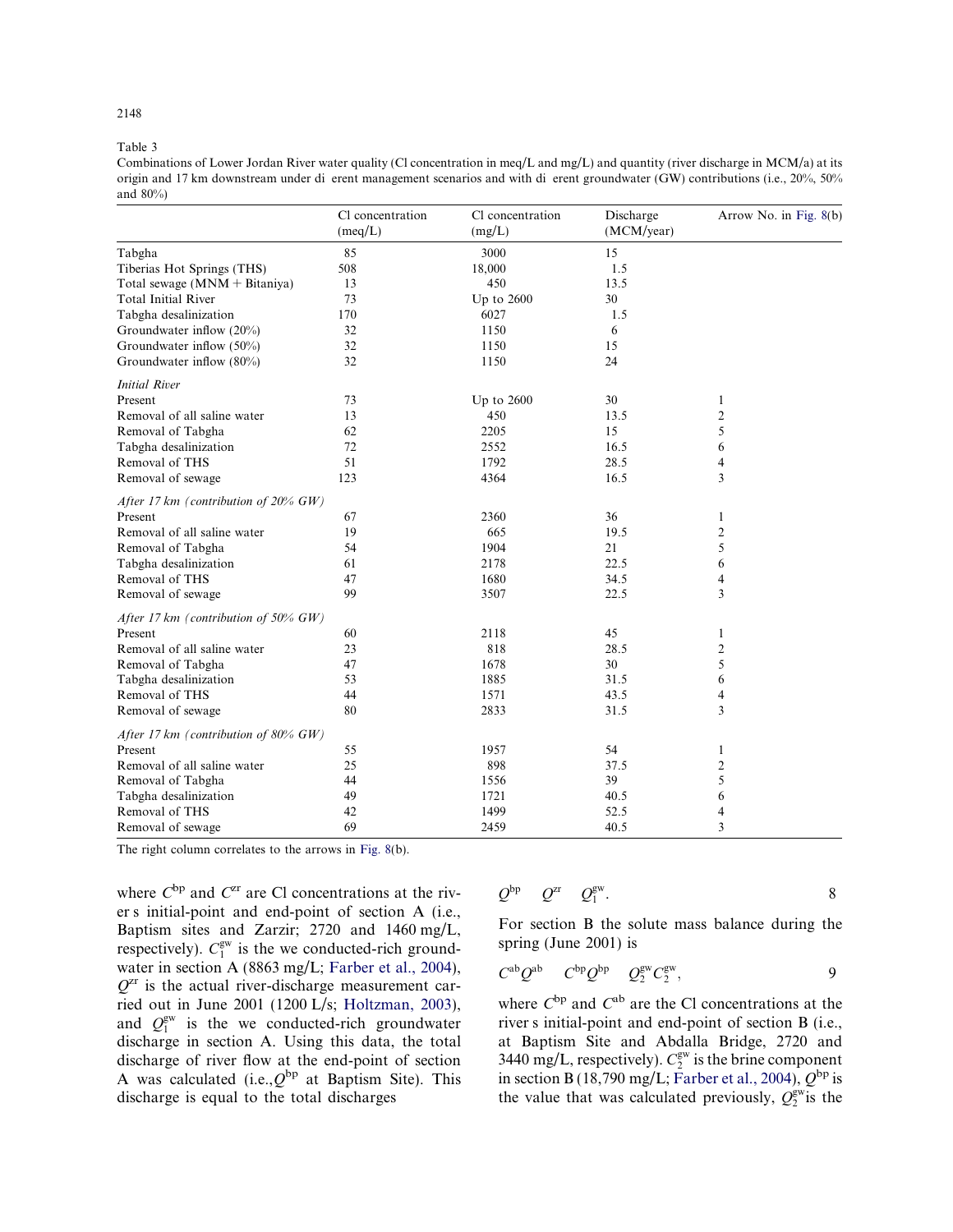

 Fig. 8. (a) Mixing processes between di erent end members that include sewage, Mg–chloride groundwater, and two saline water sources zone in figure (a); arrows 1–6 represent the variation trends in the river s chemical compositions currently (1) and as a result of the implementation of di erent scenarios: removal of all the saline water (2); removal of sewage (3); removal of THS (4); removal of Tabgha assuming selective removal of one of them. "T" represents the composition of Tabgha Springs. "THS" represents the composition of Tiberias Hot Springs. Line A represents the mixing between sewage water and Tiberias Hot Springs (THS). Line B represents the mixing between sewage water and Tabgha Springs (T). Line C represents the mixing between THS and the Mg–chloride groundwater as sampled at Yarmouk River. Line D represents the mixing between Tabgha Springs and the Mg–Cl groundwater. Figure (b) focuses on the gray (5), and Tabgha desalinization (6). Note that the slope of dashed line is derived from the Holtzman et al. (2005) estimate.

Ca–Cl groundwater discharge in section B. Using this data, the total discharge of river flow at the end-point of section B was calculated (i.e.,  $Q^{ab}$  at Abdalla Bridge). This discharge is equal to the total discharges

$$
Q^{\rm ab} \qquad Q^{\rm bp} \qquad Q_2^{\rm gw}. \tag{10}
$$

In the same way the groundwater discharge for sections A and B during the summer was calculated (August 2001), as section A spans from Zarzir to Gilgal and section B from Gilgal to Abdalla Bridge. For these calculations, the actual river-discharge measurements carried out in August 2001 were used (300 L/s; Holtzman, 2003) and the Cl concentrations measured in the river during that period.

The results indicate that groundwater discharge rates in June 2001 were 246 and 68 L/s for sections A and B, respectively. In August 2001 the discharge rates were 39 and 73 L/s for section A and B, respectively. The data indicate that the groundwater flux (i.e., the discharge divided by the length of every section) is not constant around the year and the total flux in June was higher.

Following Eq. (4), the Cl concentration in Abdalla Bridge (i.e., the end-point of the river) can be calculated as follows:

$$
C^{ab} \quad \frac{C^{z\mathbf{r}}Q^{z\mathbf{r}}}{Q^{z\mathbf{r}}}\frac{C_1^{\mathrm{gw}}Q_1^{\mathrm{gw}}}{Q_1^{\mathrm{gw}}}\frac{C_2^{\mathrm{gw}}Q_2^{\mathrm{gw}}}{Q_2^{\mathrm{gw}}},\tag{11}
$$

water flow in the two sections  $Q_1^{\text{gw}}$  and  $Q_2^{\text{gw}}$ , and change under di erent management scenarios. where the indexes 1 and 2 refer to groundwater of sections A and B, respectively. Thus, the salinity in Abdalla Bridge is directly dependent on the relationships between the river flow,  $(Q^{zr})$ , the groundtheir salinities. Based on Eq. (11) it is possible to evaluate how the salinity in Abdalla Bridge would

#### 4.2.2. Future prediction and management

 The di erent management scenarios considered for Segment One of the Lower Jordan River (from Alumot Dam to Adam Bridge) are also applied to Segment Two. The final point of Segment One (66 km downstream from Alumot Dam) is used as a starting point for Segment Two. The Cl concentration,  $C^{ab}$ , at Abdalla Bridge was calculated for two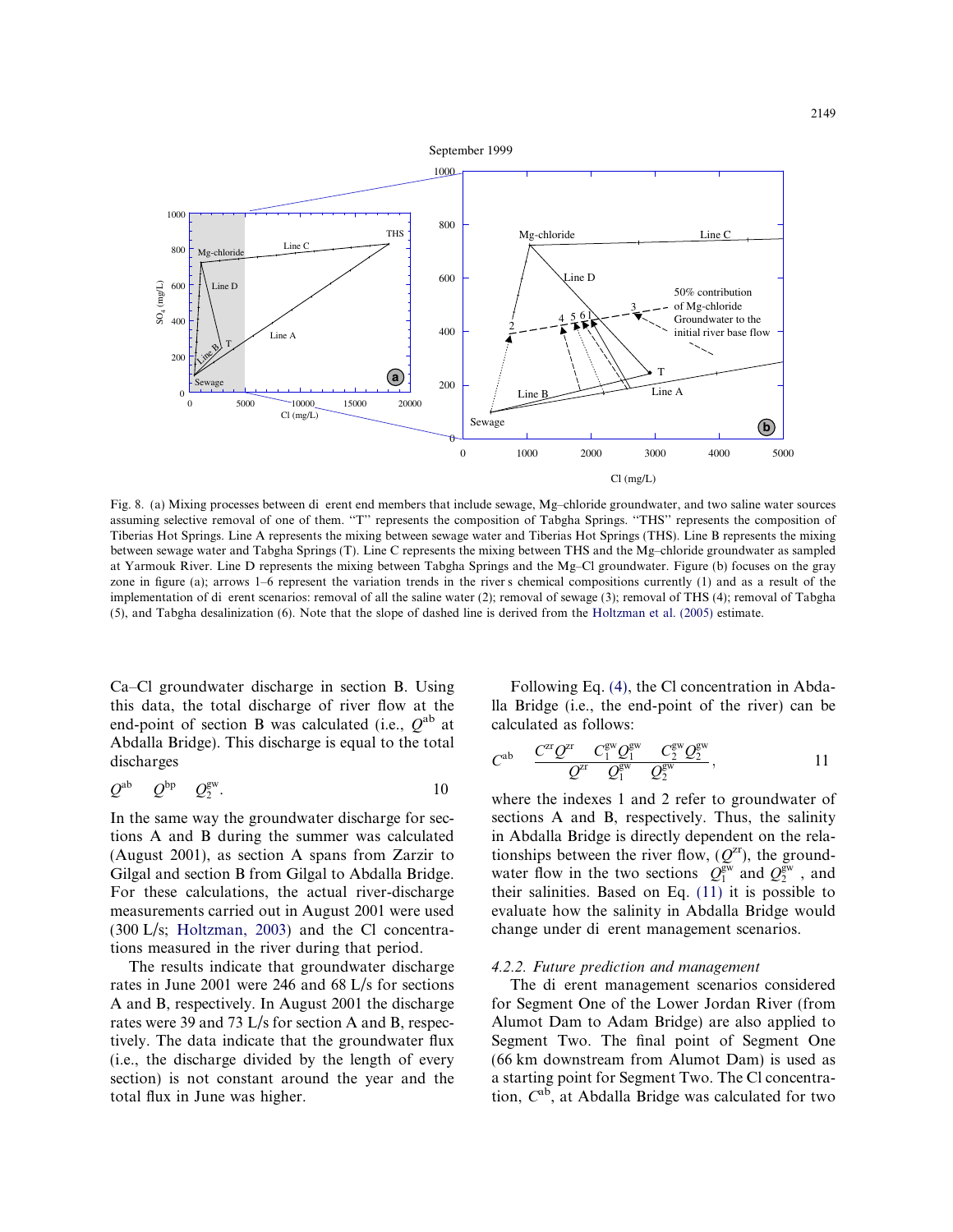

Fig. 9. Detailed map of the southern part of the Lower Jordan River, including river segments for June and August 2001.

 di erent conditions: ''August condition'' and ''June the di erent management scenarios outlined in the condition''. The previously calculated groundwater discharges are used (i.e., 246 L/s in section A and 68 L/s in section B for ''June condition''; 39 L/s in section A and 73 L/s in section B for ''August condition''). The groundwater Cl concentrations for the SO4-rich groundwater and for the Ca–Cl groundwater were 8863 and 18,790 mg/L, respectively (Farber et al., 2004).  $C^{zr}$  for the starting-point of Segment Two is the same as the Cl concentration of the end-point of Segment One, and varies according to previous section.

 Table 4 summarizes the e ects of the di erent scenarios on the salinity and the river discharge at Abdalla Bridge. The results of all but one (removal of THS) of the management scenarios indicate a significant reduction in the discharge flow of the river relative to the present situation (Table 3). Thus, the current ratio between the surface water and groundwater discharge is expected to decrease and the saline groundwater contribution will increase.

 Consequently, the salinity di erences between the downstream river will also increase and the e ect upstream river (before groundwater discharge) and of the saline groundwater discharge will be more significant leading to a further salinization of the downstream part of the Lower Jordan River.

The current flow of the Jordan River to the Dead Sea is approximately 30–200 MCM/a (Holtzman et al., 2005; Tahal, 2000). According to Table 3, most of the future management scenarios will cause a reduction of 14–16 MCM/a. Thus, it is predicted that implementation of these management scenarios will cause a further decrease of the river flow to the Dead Sea.

 river under di erent management scenarios, based Table 4 summarizes the Cl concentrations of the on the discharge values measured in June and August 2001. During these two months, the Cl concentration at Abdalla Bridge was 3440 and 5370 mg/L, respectively. According to the ''June calculations'', removal of all of the saline water from the Lower Jordan River would reduce the Cl concentration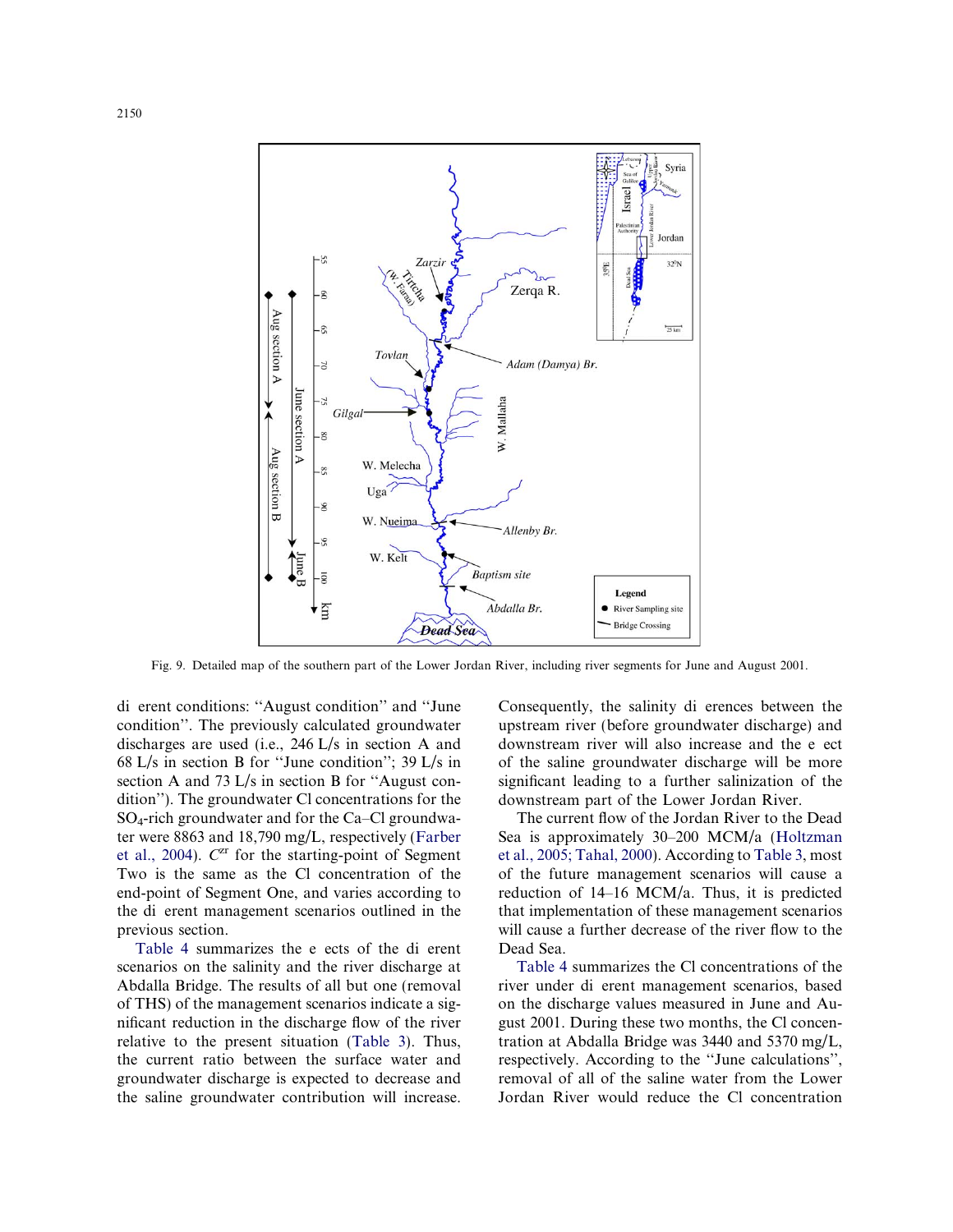| Combinations of Lower Jordan River water quality<br>contributions                      |      |                                                                                                              |     |                        |                            |                  |       |                             | (CI concentration in mg/L) and quantity (river discharge in L/s) under di                                                                                                                                                                                                                                                                      |                                           |             |                 |                                 |                | erent management scenarios and groundwater (GW) |                |              |
|----------------------------------------------------------------------------------------|------|--------------------------------------------------------------------------------------------------------------|-----|------------------------|----------------------------|------------------|-------|-----------------------------|------------------------------------------------------------------------------------------------------------------------------------------------------------------------------------------------------------------------------------------------------------------------------------------------------------------------------------------------|-------------------------------------------|-------------|-----------------|---------------------------------|----------------|-------------------------------------------------|----------------|--------------|
| June-2001                                                                              |      | $\begin{array}{ll} \underline{Q}; & \quad C_i & \quad \underline{Q}_1 \\ (L/s) & (mg/L) & (L/s) \end{array}$ |     | $(\mathrm{mg/L})$<br>G | $Q_2$<br>(L/s)             | (mg/L)<br>C2     | $Q_3$ | $\frac{C_3}{\text{(mg/L)}}$ | August-2001                                                                                                                                                                                                                                                                                                                                    | (L/s)<br>$\ddot{\mathcal{Q}}$             | (mg/L)<br>Ű | $Q_{1}$ $Q_{3}$ | $(\mathrm{mg}/\mathrm{L})$<br>G | $Q_2$<br>(L/s) | $({\rm m} {\rm g}/{\rm L})$<br>C2               | $Q_3$<br>(L/s) | (mg/L)<br>C, |
|                                                                                        |      | 1200 1461                                                                                                    | 246 | 8863                   | 8 <sup>o</sup>             | 18,790           | 1514  | 3439                        |                                                                                                                                                                                                                                                                                                                                                | 300                                       | 1659        | 39              | 8863                            | 73             | 18,790                                          | 412            | 5371         |
| After 17 km (contribution of 20% $GW$ )                                                |      |                                                                                                              |     |                        |                            |                  |       |                             |                                                                                                                                                                                                                                                                                                                                                |                                           |             |                 |                                 |                |                                                 |                |              |
| Removal of all<br>saline water                                                         | 1080 | 674                                                                                                          | 246 | 8863                   | 8 <sup>o</sup>             | 18,790           | 1394  | 2999                        | Removal of all saline<br>water                                                                                                                                                                                                                                                                                                                 | 270                                       | 674         | $\mathfrak{L}$  | 8863                            | 73             | 18,790                                          | 382            | 4966         |
| Removal of Tabgha                                                                      | 1080 | 1914                                                                                                         | 246 | 8863                   | $\boldsymbol{\mathcal{S}}$ |                  | 1394  | 3961                        | Tabgha<br>Removal of                                                                                                                                                                                                                                                                                                                           |                                           | 1914        |                 | 8863                            |                |                                                 | 382            |              |
| desalinization<br>Tabgha                                                               | 1080 | 2163                                                                                                         | 246 | 8863                   | 68                         | 18,790<br>18,790 | 1394  | 4153                        | desalinization<br>Tabgha                                                                                                                                                                                                                                                                                                                       | 270<br>270                                | 2163        | 39              | 8863                            | 73             | 18,790<br>18,790                                | 382            | 5844<br>6019 |
| Removal of                                                                             |      | 1200 1666                                                                                                    | 246 | 8863                   | 8 <sup>o</sup>             | 18,790           | 1514  | 3602                        | Removal of Tiberias                                                                                                                                                                                                                                                                                                                            | 300                                       | 1666        | 39              | 8863                            | 73             | 18,790                                          | 412            | 5376         |
| Springs (THS)<br>Tiberias Hot                                                          |      |                                                                                                              |     |                        |                            |                  |       |                             | Hot Springs (THS)                                                                                                                                                                                                                                                                                                                              |                                           |             |                 |                                 |                |                                                 |                |              |
| Removal of sewage                                                                      | 1080 | 3510                                                                                                         | 246 | 8863                   | 8 <sup>o</sup>             | 18,790           | 1394  | 5197                        | Removal of sewage                                                                                                                                                                                                                                                                                                                              | 270                                       | 3510        | 39              | 8863                            | 73             | 18,790                                          | 382            | 6972         |
| After 17 km (contribution of 50% $GW$ )                                                |      |                                                                                                              |     |                        |                            |                  |       |                             |                                                                                                                                                                                                                                                                                                                                                |                                           |             |                 |                                 |                |                                                 |                |              |
| Removal of all<br>saline water                                                         | 1080 | 815                                                                                                          | 246 | 8863                   | 68                         | 18,790           | 1394  | 3109                        | Removal of all saline<br>water                                                                                                                                                                                                                                                                                                                 | 270                                       | 815         | 39              | 8863                            | 73             | 18,790                                          | 382            | 5066         |
| Removal of Tabgha                                                                      | 1080 | 1666                                                                                                         | 246 | 8863                   | $\$$                       |                  | 1394  | 3769                        | of Tabgha<br>Removal                                                                                                                                                                                                                                                                                                                           | 270                                       | 1666        | <b>95</b><br>96 | 8863                            | 73             |                                                 | 382            | 5668<br>5818 |
| Tabgha                                                                                 | 1080 | 1879                                                                                                         | 246 | 8863                   | 68                         | 18,790<br>18,790 | 1394  | 3933                        | Tabgha                                                                                                                                                                                                                                                                                                                                         | 270                                       | 1879        |                 | 8863                            |                | 18,790<br>18,790                                | 382            |              |
| Removal of THS<br>desalinization                                                       | 1200 | 1560                                                                                                         | 246 | 8863                   | $\boldsymbol{\mathcal{S}}$ |                  | 514   | 3518                        | Removal of THS<br>desalinization                                                                                                                                                                                                                                                                                                               |                                           | 1560        |                 | 8863                            |                |                                                 | 412            |              |
| Removal of sewage                                                                      | 1080 | 2836                                                                                                         | 246 | 8863                   | 68                         | 18,790<br>18,790 | 1394  | 4675                        | Removal of sewage                                                                                                                                                                                                                                                                                                                              | $\begin{array}{c} 300 \\ 270 \end{array}$ | 2836        | 39              | 8863                            | 73             | 18,790<br>18,790                                | 382            | 5299<br>6496 |
|                                                                                        |      |                                                                                                              |     |                        |                            |                  |       |                             |                                                                                                                                                                                                                                                                                                                                                |                                           |             |                 |                                 |                |                                                 |                |              |
| After 17 km (contribution of $80\%$ GW)<br>Removal of all                              | 1080 | 886                                                                                                          | 246 | 8863                   | 8 <sup>9</sup>             | 18,790           | 1394  | 3164                        | Removal of all saline                                                                                                                                                                                                                                                                                                                          | 270                                       | 886         | 39              | 8863                            | 73             | 18,790                                          | 382            | 5116         |
| saline water                                                                           |      |                                                                                                              |     |                        |                            |                  |       |                             | water                                                                                                                                                                                                                                                                                                                                          |                                           |             |                 |                                 |                |                                                 |                |              |
| Removal of Tabgha                                                                      | 1080 | 1560                                                                                                         | 246 | 8863                   | 8 <sup>o</sup>             | 18,790           | 1394  | 3686                        | Removal of Tabgha                                                                                                                                                                                                                                                                                                                              | 270                                       | 1560        | 39              | 8863                            | 73             | 18,790                                          | 382            | 5593         |
| desalinization<br>Tabgha                                                               | 1080 | 1737                                                                                                         | 246 | 8863                   | 68                         | 18,790           | 1394  | 3823                        | desalinization<br>Tabgha                                                                                                                                                                                                                                                                                                                       | 270                                       | 1737        |                 | 8863                            |                | 18,790                                          | 382            | 5718         |
| Removal of THS                                                                         | 1200 | 1489                                                                                                         | 246 | 8863                   |                            |                  | 1514  | 3461                        | Removal of THS                                                                                                                                                                                                                                                                                                                                 |                                           | 1489        |                 | 8863                            |                | 18,790                                          | 412            | 5247         |
| Removal of sewage                                                                      | 1080 | 2446                                                                                                         | 246 | 8863                   | $rac{8}{68}$               | 18,790<br>18,790 | 1394  | 4373                        | Removal of sewage                                                                                                                                                                                                                                                                                                                              | $\frac{300}{270}$                         | 2446        | <u>ვ</u>        | 8863                            | 73             | 18,790                                          | 382            | 6220         |
| Calculated values are based on June and August 2001 discharge measurements, and the di |      |                                                                                                              |     |                        |                            |                  |       |                             | segment 1, C <sub>1</sub> the GW Cl concentration at segment 1, $Q_2$ the GW discharge at segment 2, C <sub>2</sub> the GW Cl concentration at the initial sample site (Zarzir Station), $Q_1$ the GW discharge at the GW discharge at (Abdalla B<br>erent scenarios refer to the present situation and removal one of the rivers initial end- |                                           |             |                 |                                 |                |                                                 |                |              |
|                                                                                        |      |                                                                                                              |     |                        |                            |                  |       |                             |                                                                                                                                                                                                                                                                                                                                                |                                           |             |                 |                                 |                |                                                 |                |              |

Table 4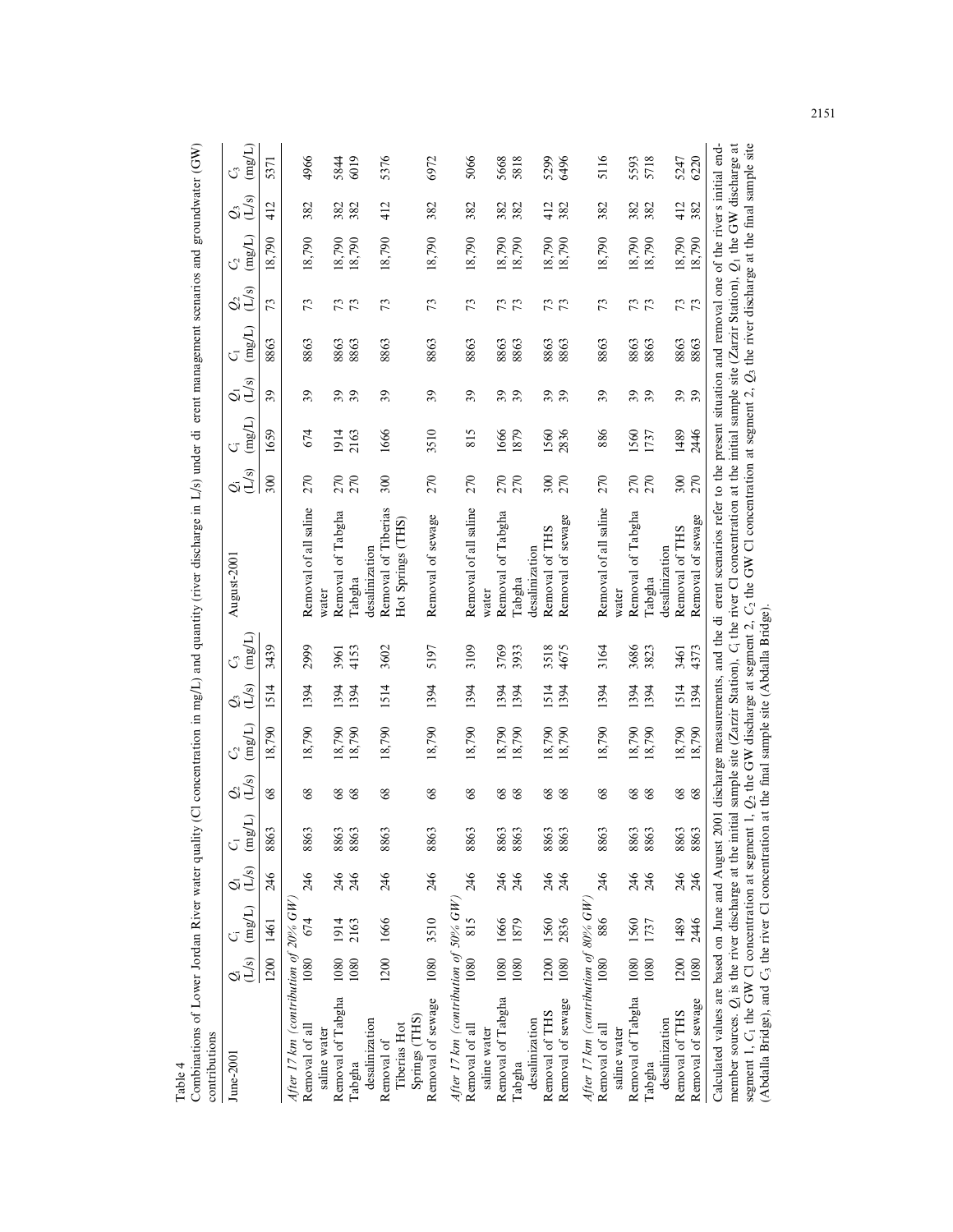the lower river s origin would increase the Cl concentration to 5000 mg/L at Abdalla Bridge. of all the saline water from the lower river s origin and removal of the sewage from the lower river s to 3000 mg/L, whereas removal of the sewage from According to the ''August calculations'', removal would reduce the Cl concentration to 5200 mg/L origin would increase the Cl concentration to

i. on the river s management at the initial point of the eficial e ect on the river s ecological system, whereas tal e ects in term of the river salinity. 7000 mg/L at Abdalla Bridge. Therefore, the ability to utilize the river water in the future depends Lower Jordan River at Alumot Dam. Removal of the upstream saline water would have the most benremoval of the sewage water would have detrimen-

#### 5. Conclusions

 di erent management scenarios that are included in dictions are based on the authors understanding of calculations of the future scenarios, di erential e uents and saline water are the principal elements This paper aims to predict the future salinity variations of the Lower Jordan River under several the peace treaty between Israel and Jordan. The prethe relationships between shallow groundwater and surface water flow in the Jordan River. For the removal of the water sources (sewage and saline waters) that composed the initial flow of the Jordan River have been considered. Removal of sewage that are mentioned in the peace treaty between Israel and Jordan concerning future joint management activities.

While the data on actual discharge flow in the Jordan River is limited (Holtzman et al., 2005), recently published geochemical data (Farber et al., 2004) were used to quantify the relationships between groundwater flux and river flow.

 and sewage e uents that are dumped into the river. e uents from the Lower Jordan River will increase its salinity (to  $4400 \text{ mg Cl/L}$ ), whereas removal of the saline component will reduce it (to 450 mg One) of the Lower Jordan River bu ers river quality The salinity of the initial river (at Alumot Dam) is currently up to 2600 mg Cl/L, and depends primarily on the relationships between natural saline water The calculations show that removal of the sewage Cl/L) at Alumot Dam. Current shallow groundwater discharge to the northern section (Segment and reduces river salinity. The river salinity decreases downstream from 2360 to 2000 mg Cl/L (with

 a downstream reduction in salinity (to 665 mg Cl/ upon removal of the sewage e uents and thus its suitability for di erent agricultural crops would be 20–80% groundwater contribution, respectively) about 20 km downstream of Alumot Dam. Removal of the sewage component will cause a downstream increase in river salinity (to  $3500 \text{ mg}$  Cl/L), whereas removal of the saline component will cause L). Our predictions indicate that the northern part (Segment One) of the Lower Jordan River could turn into a low-saline river if the current saline component is removed. In this case, the river will be suitable for almost all types of agricultural applications (but will have limited water for this purpose due to decrease in the river flux). In contrast, the salinity of the Lower Jordan River could increase further limited.

 The di erent management scenarios that are the downstream river s salinity (decrease from 3440 the downstream river s salinity. Under this scenario, applied to the northern area of the Lower Jordan River are also valid to the southern part (''Segment Two''; 66–100 km downstream from Alumot Dam). For this part of the river, we based our estimation on two discharge measurements that were carried out in June and August 2001 at Zarzir Station (66 km downstream from Alumot Dam; Holtzman et al., 2005) and solute mass balance assuming that groundwater discharge is the major source of salinization of the river in this section (Farber et al., 2004). The current salinity of the most southern point of the Lower Jordan River at Abdalla Bridge is 3440 and 5370 mg Cl/L (June and August 2001, respectively). The calculations indicate that removal of the saline component at the initial point of the river in Alumot Dam would cause only a small change in to 3000 mg Cl/L in June and 5370 to 5000 mg Cl/L in August), given the large contribution of the saline groundwater. However, selective removal of the sewage component would cause a significant increase in the river salinity at Abdalla Bridge would increase to 5200 mg Cl/L (in June), 7000 mg Cl/L (in August).

 di erent management activities suggested by the water or sewage e uents from the river. The contin-Overall, the predictions indicate that the future of the Lower Jordan River depends directly on the peace treaty between Israel and Jordan. Two opposite trends are shown upon elimination of the saline uation and possible increase in sewage drainage into the river, combined with elimination of saline water discharge into the river, will significantly reduce river water salinity and will increase its suitability